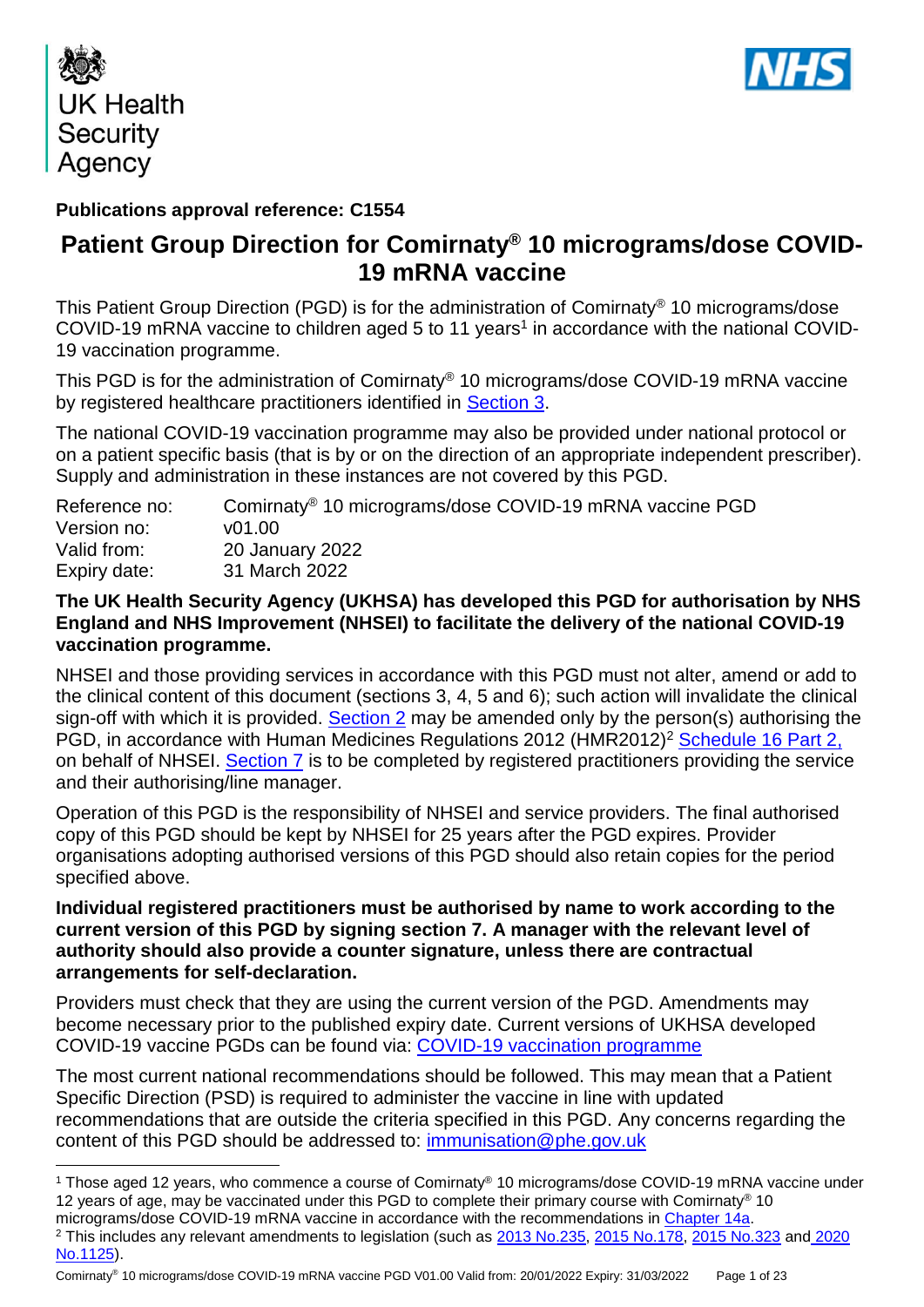# **Change history**

| <b>Version</b> | <b>Change details</b>                                                                | <b>Date</b> |
|----------------|--------------------------------------------------------------------------------------|-------------|
| V01.00         | New UKHSA PGD for Comirnaty <sup>®</sup> 10 micrograms/dose COVID-19 mRNA<br>vaccine | 16/01/2022  |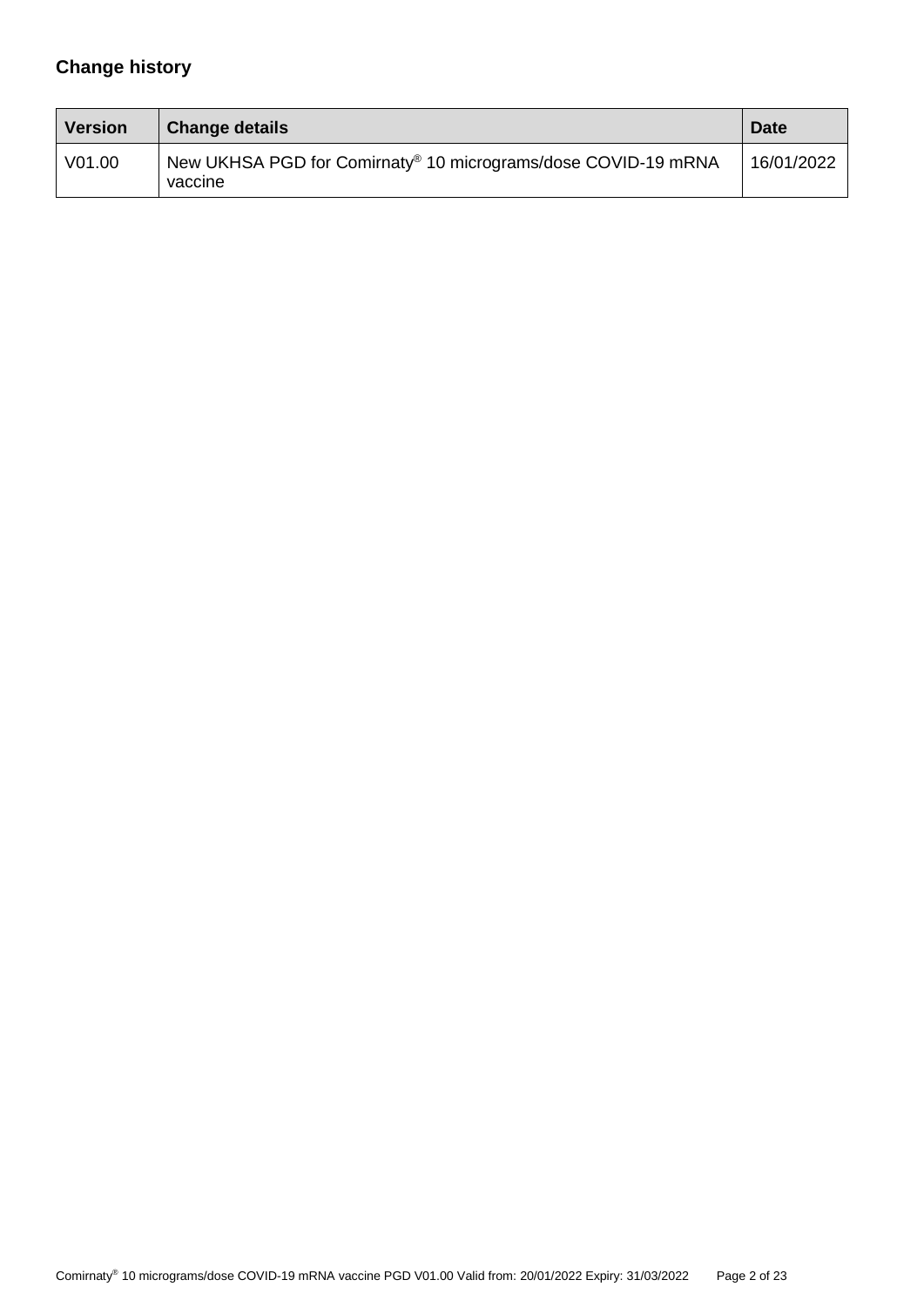### **1. PGD development**

| Developed by:                                   | <b>Name</b>                                                                                                                      | <b>Signature</b> | <b>Date</b> |
|-------------------------------------------------|----------------------------------------------------------------------------------------------------------------------------------|------------------|-------------|
| <b>Pharmacist</b><br>(Lead Author)              | <b>Beth Graham</b><br>Lead Pharmacist Immunisation Services,<br>Immunisation and Vaccine Preventable<br>Diseases Division, UKHSA |                  | 18/01/2022  |
| <b>Doctor</b><br>(Acting Chair of Expert Panel) | Mary Ramsay<br>Consultant Epidemiologist, Immunisation and<br>Vaccine Preventable Diseases Division, UKHSA                       | Many<br>Ramsoy   | 18/01/2022  |
| <b>Registered Nurse</b>                         | <b>Kelly Stoker</b><br>Lead Immunisation Nurse Specialist,<br>Immunisation and Vaccine Preventable<br>Diseases Division, UKHSA   |                  | 18/01/2022  |

This PGD has been developed by the following health professionals on behalf of the UKHSA:

In addition to the signatories above the working group included:

| <b>Name</b>     | <b>Designation</b>                                                                                                                                                |
|-----------------|-------------------------------------------------------------------------------------------------------------------------------------------------------------------|
| Suki Hunjunt    | Lead Pharmacist Immunisation Services, Immunisation and Vaccine Preventable<br>Diseases Division, UKHSA                                                           |
| Jane Horsfall   | Senior Policy Manager, Primary Care Group, NHSEI                                                                                                                  |
| Jo Jenkins      | Specialist Pharmacist (Patient Group Directions), NHS Specialist Pharmacy Service                                                                                 |
| Jill Loader     | Deputy Director, Primary Care Group, NHSEI                                                                                                                        |
| Jane Freeguard  | Director of Pharmacy - COVID-19 Vaccination Programme, NHSEI                                                                                                      |
| <b>Gul Root</b> | Principal Pharmaceutical Officer, Department of Health and Social Care and National<br>lead pharmacy public health, Office for Health Improvement and Disparities |
| Naveen Dosanjh  | Senior Clinical Advisor, Clinical Workstream, COVID-19 Vaccination Programme,<br><b>NHSEI</b>                                                                     |

This PGD has been peer reviewed by the UKHSA Immunisations PGD Expert Panel (see [below\)](#page-3-1) in accordance with the UKHSA PGD Policy. It has been ratified by the UKHSA Medicines Governance Group and the UKHSA Clinical Quality and Oversight Board.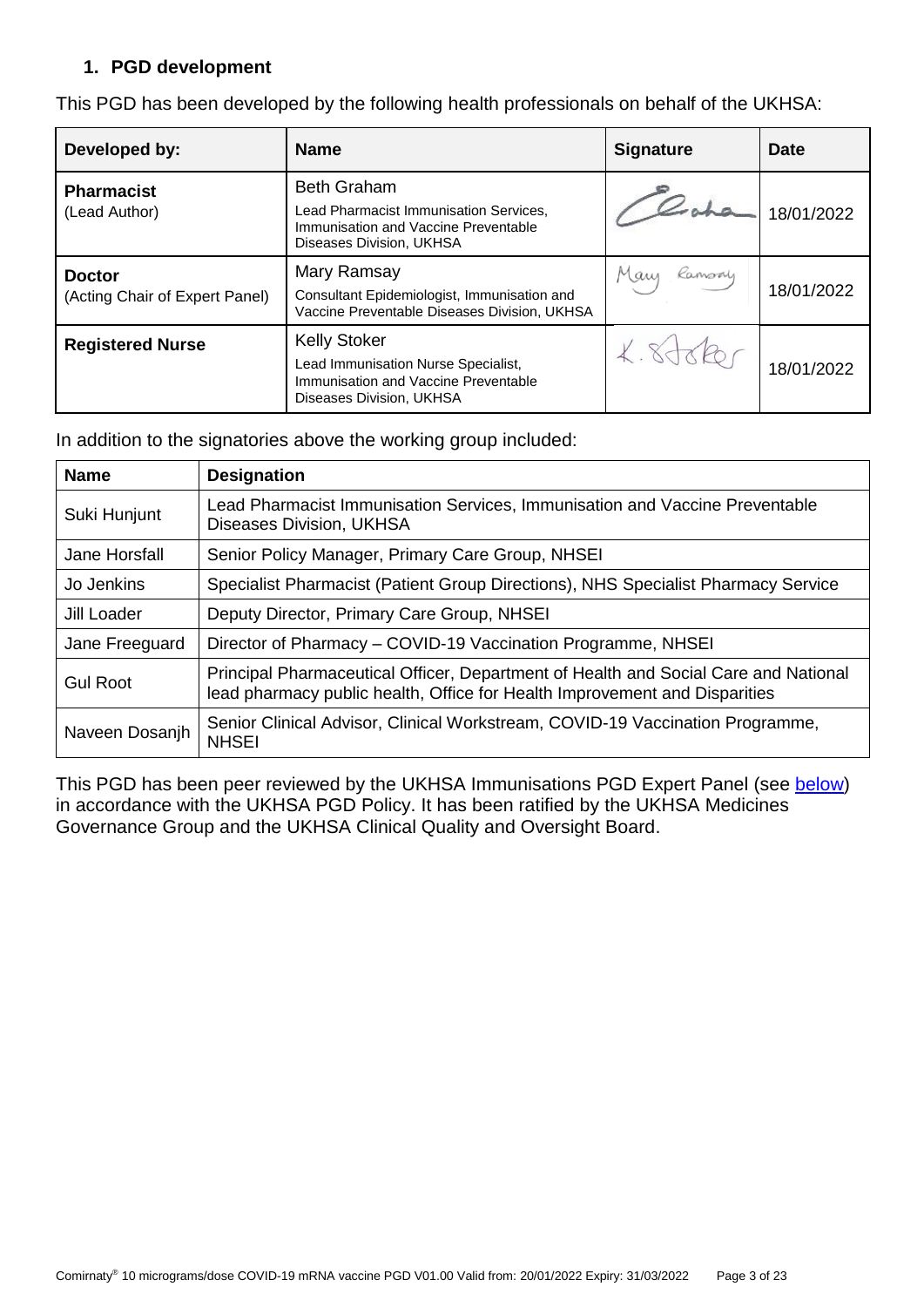# <span id="page-3-1"></span>**Expert Panel**

<span id="page-3-0"></span>

| <b>Name</b>         | <b>Designation</b>                                                                                                      |
|---------------------|-------------------------------------------------------------------------------------------------------------------------|
| Nicholas Aigbogun   | Consultant in Communicable Disease Control, Yorkshire and Humber Health<br>Protection Team, UKHSA                       |
| Sarah Dermont       | Clinical Project Coordinator and Registered Midwife, NHS Infectious Diseases in<br>Pregnancy Screening Programme, NHSEI |
| Ed Gardner          | Advanced Paramedic Practitioner/Emergency Care Practitioner, Medicines<br>Manager, Proactive Care Lead                  |
| Michelle Jones      | Principal Medicines Optimisation Pharmacist, NHS Bristol North Somerset and<br>South Gloucestershire CCG                |
| Jacqueline Lamberty | Lead Pharmacist Medicines Governance, UKHSA                                                                             |
| Vanessa MacGregor   | Consultant in Communicable Disease Control, East Midlands Health Protection<br>Team, UKHSA                              |
| Alison Mackenzie    | Consultant in Public Health Medicine, Screening and Immunisation Lead, NHSEI<br>South (South West)                      |
| Gill Marsh          | Principal Screening and Immunisation Manager, NHSEI (North West)                                                        |
| Lesley McFarlane    | Screening and Immunisation Manager: Clinical (COVID-19 and Influenza), NHSEI<br>(Midlands)                              |
| Tushar Shah         | Lead Pharmacy Advisor, NHSEI (London Region)                                                                            |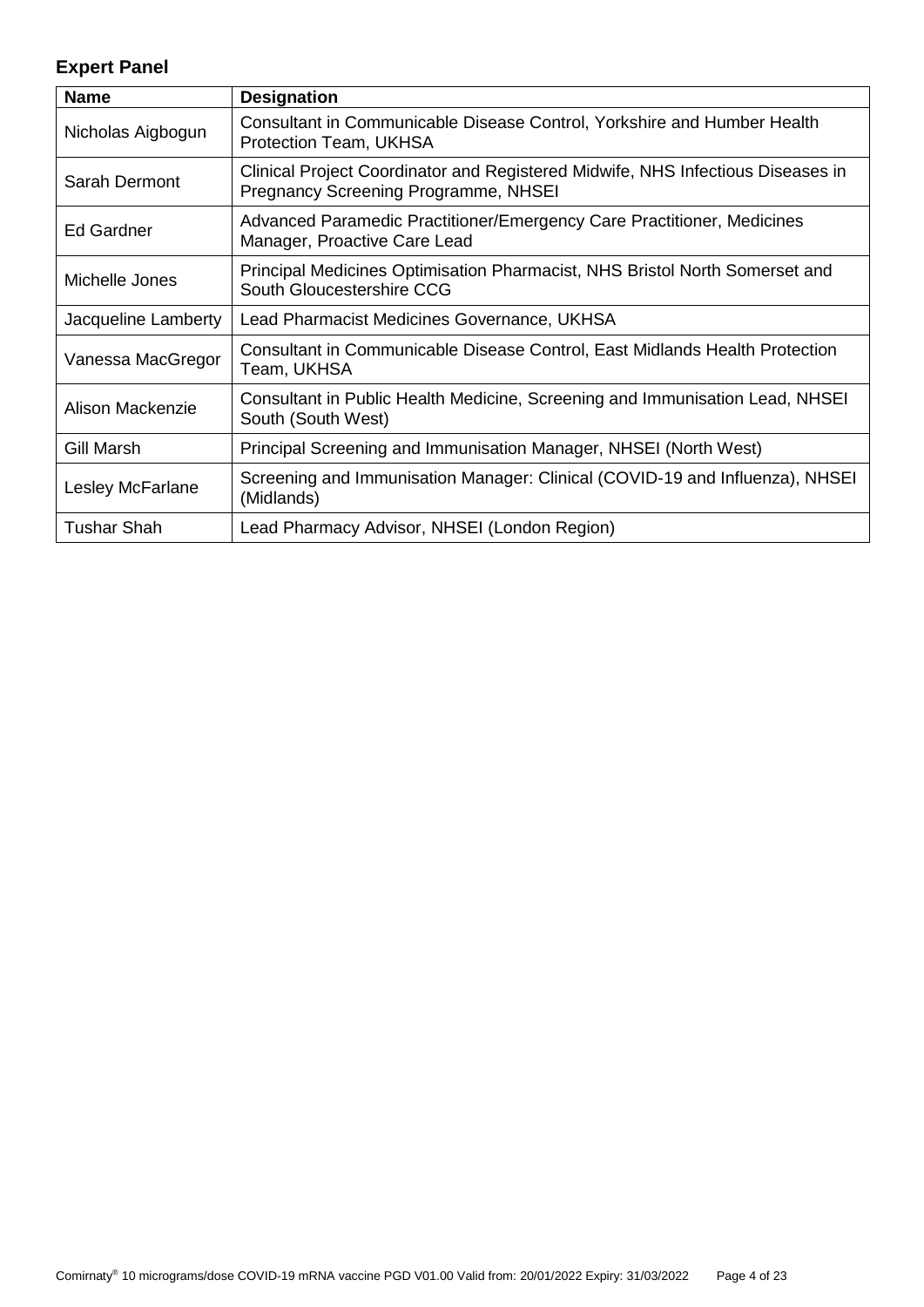# **2. Organisational authorisation**

The PGD is not legally valid until it has had the relevant organisational authorisation from NHSEI completed below.

NHSEI accepts governance responsibility for this PGD. Any provider delivering the national COVID-19 vaccination programme under PGD must work strictly within the terms of this PGD, relevant NHS standard operating procedures (SOPs) and contractual arrangements with the commissioner for the delivery of the national COVID-19 vaccination programme.

NHSEI authorises this PGD for use by the services or providers delivering the national COVID-19 vaccination programme.

| Organisational approval (legal requirement)                          |                          |      |             |
|----------------------------------------------------------------------|--------------------------|------|-------------|
| <b>Role</b>                                                          | <b>Name</b>              | Sign | <b>Date</b> |
| Medical Director, COVID-19<br>Vaccination Programme,<br><b>NHSEI</b> | Dr Jonathan Leach<br>OBE |      | 20/01/2022  |

[Section 7](#page-20-0) provides a practitioner authorisation sheet. Individual practitioners must be authorised by name to work to this PGD. Alternative practitioner authorisation records, specifying the PGD and version number, may be used where appropriate in accordance with local policy. This may include the use of electronic records.

Assembly, final preparation and administration of vaccines supplied and administered under this PGD must be subject to NHS governance arrangements and standard operating procedures that ensure that the safety, quality or efficacy of the product is not compromised. The assembly, final preparation and administration of the vaccines should also be in accordance with the manufacturer's instructions in the product's UK Summary of Product Characteristics [\(SPC\)](https://www.medicines.org.uk/emc/product/13134/smpc) and/or in accordance with official national recommendations.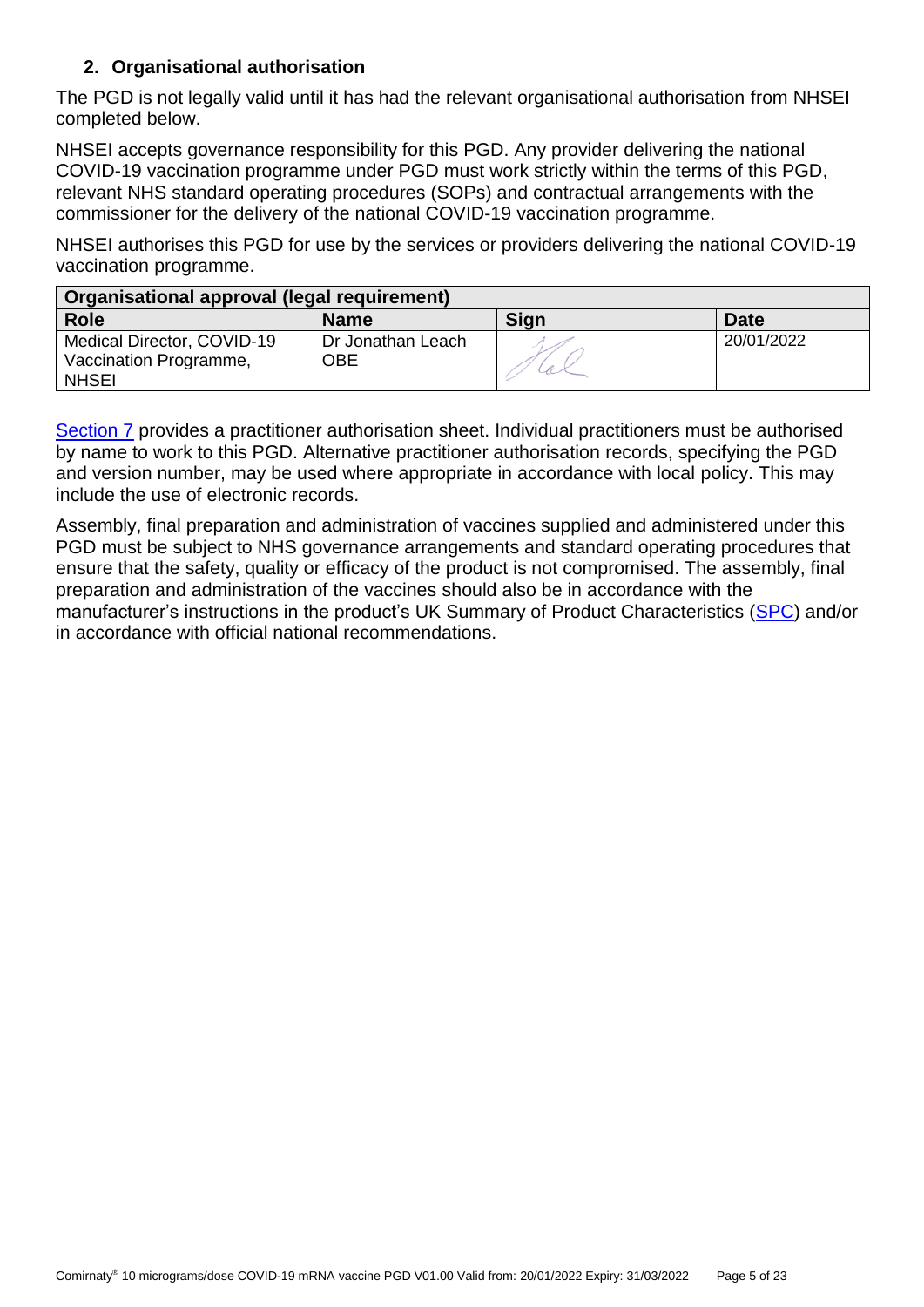<span id="page-5-1"></span><span id="page-5-0"></span>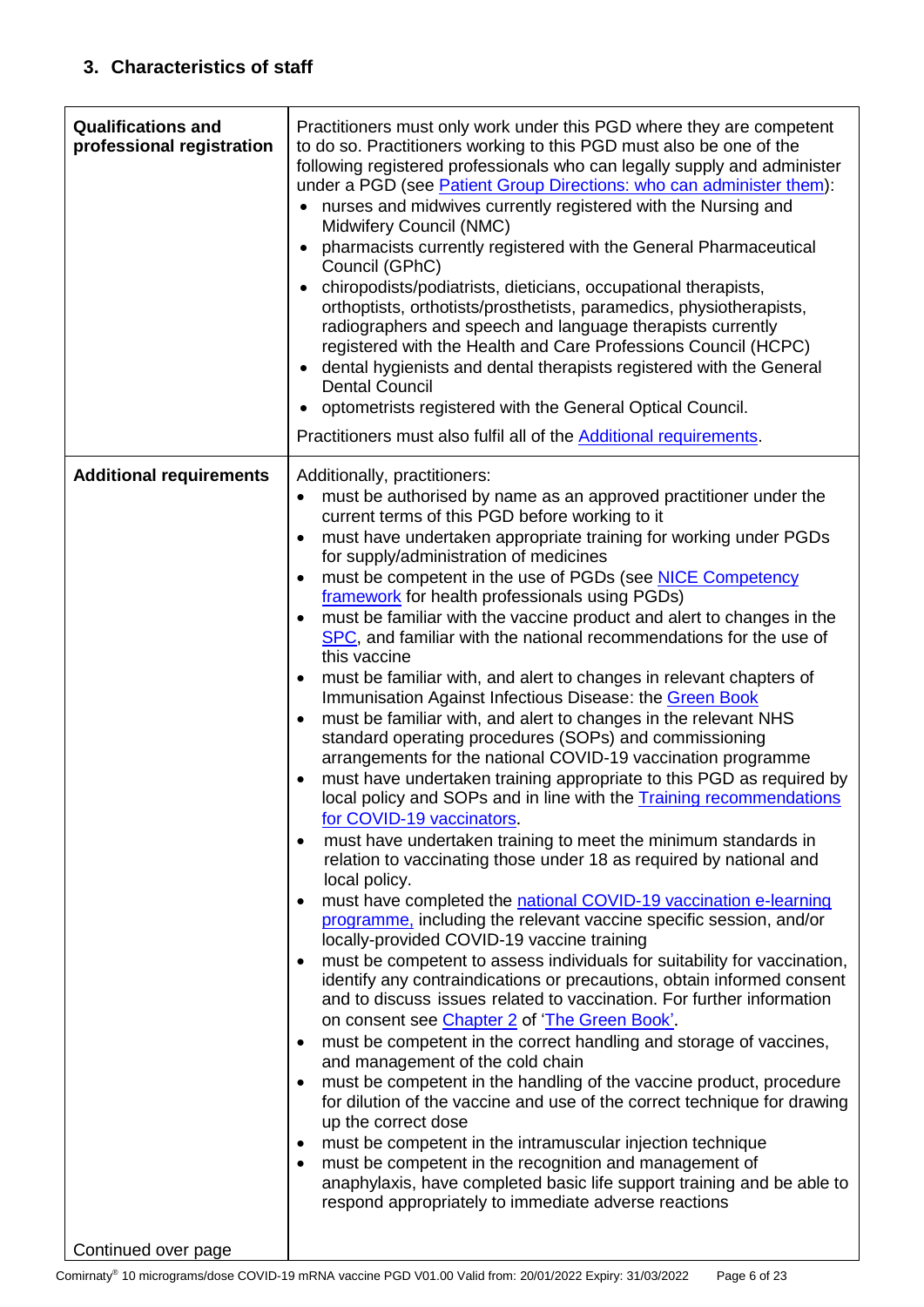| <b>Additional requirements</b><br>(continued) | must have access to the PGD and relevant COVID-19 vaccination<br>$\bullet$<br>programme online resources such as the Green Book and COVID-19<br>vaccination programme: Information for healthcare practitioners<br>must have been signed off as competent using the COVID-19<br>vaccinator competency assessment tool if new to or returning to<br>immunisation after a prolonged period (more than 12 months) or have<br>used the tool for self-assessment if experienced vaccinator<br>(vaccinated within past 12 months)<br>should fulfil any additional requirements defined by local or national<br>policy<br>The individual practitioner must be authorised by name, under the<br>current version of this PGD before working according to it. |
|-----------------------------------------------|-----------------------------------------------------------------------------------------------------------------------------------------------------------------------------------------------------------------------------------------------------------------------------------------------------------------------------------------------------------------------------------------------------------------------------------------------------------------------------------------------------------------------------------------------------------------------------------------------------------------------------------------------------------------------------------------------------------------------------------------------------|
| <b>Continued training</b><br>requirements     | Practitioners must ensure they are up to date with relevant issues and<br>clinical skills relating to vaccination and management of anaphylaxis.<br>Practitioners should be constantly alert to any subsequent<br>recommendations from the UKHSA and/or NHSEI and other sources of                                                                                                                                                                                                                                                                                                                                                                                                                                                                  |
|                                               | medicines information.                                                                                                                                                                                                                                                                                                                                                                                                                                                                                                                                                                                                                                                                                                                              |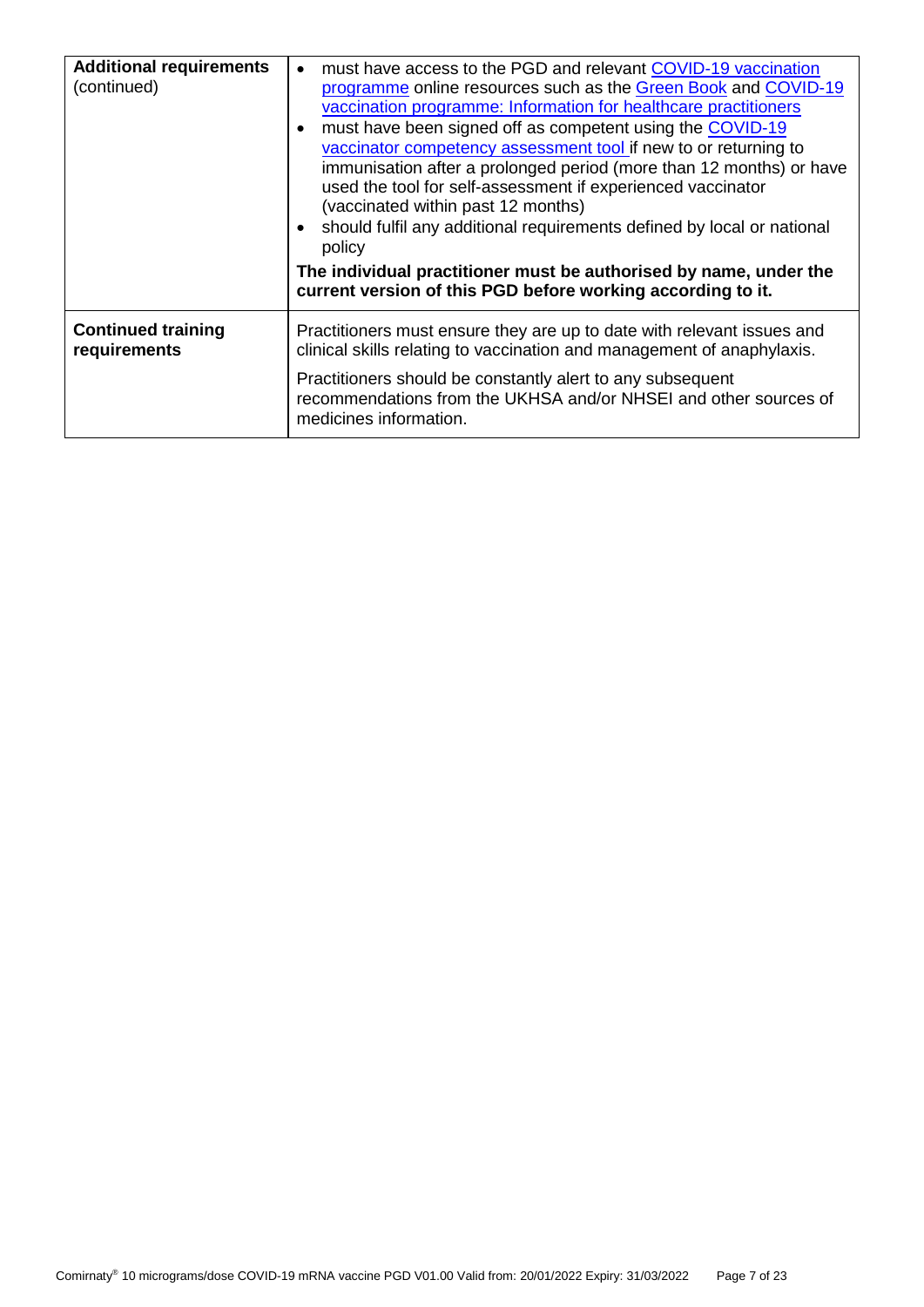# <span id="page-7-0"></span>**4. Clinical condition or situation to which this PGD applies**

| <b>Clinical condition or</b><br>situation to which this<br><b>PGD applies</b> | Comirnaty <sup>®</sup> 10 micrograms/dose COVID-19 mRNA vaccine is indicated for<br>the active immunisation of children aged 5 to 11 years <sup>3</sup> for the prevention of<br>coronavirus disease (COVID-19) caused by the SARS-CoV-2 virus, in<br>accordance with the national COVID-19 vaccination programme (see<br>COVID-19 vaccination programme page) and recommendations given in<br>Chapter 14a of the Immunisation Against Infectious Disease: the 'Green<br>Book' (hereafter referred to as Chapter 14a), and subsequent<br>correspondence/publications from the UKHSA and/or NHSEI.                                                                                                                                                                                                                                                                                                                                                                                                                                                                                                                                                                                                                                                                                                                                                                                                                                                                                                                                                                                                                                                                                                                                   |
|-------------------------------------------------------------------------------|-------------------------------------------------------------------------------------------------------------------------------------------------------------------------------------------------------------------------------------------------------------------------------------------------------------------------------------------------------------------------------------------------------------------------------------------------------------------------------------------------------------------------------------------------------------------------------------------------------------------------------------------------------------------------------------------------------------------------------------------------------------------------------------------------------------------------------------------------------------------------------------------------------------------------------------------------------------------------------------------------------------------------------------------------------------------------------------------------------------------------------------------------------------------------------------------------------------------------------------------------------------------------------------------------------------------------------------------------------------------------------------------------------------------------------------------------------------------------------------------------------------------------------------------------------------------------------------------------------------------------------------------------------------------------------------------------------------------------------------|
| <b>Criteria for inclusion</b>                                                 | Comirnaty <sup>®</sup> 10 micrograms/dose COVID-19 mRNA vaccine should be<br>offered to children aged 5 to 11 years <sup>3</sup> in accordance with the<br>recommendations in Chapter 14a.<br>At the time of writing, this includes:<br>• children aged 5 to 11 years in a clinical risk group (as defined in Chapter<br>14a)<br>• children aged 5 to 11 years who are a household contact of someone<br>who is immunosuppressed (as defined in the Chapter 14a)<br>children aged 12 years, who commenced but did not complete a primary<br>$\bullet$<br>course of Comirnaty® 10 micrograms/dose COVID-19 mRNA vaccine                                                                                                                                                                                                                                                                                                                                                                                                                                                                                                                                                                                                                                                                                                                                                                                                                                                                                                                                                                                                                                                                                                              |
| Criteria for exclusion <sup>4</sup>                                           | Individuals for whom valid consent has not been obtained (for further<br>information on consent see Chapter 2 of 'The Green Book'). The Patient<br>Information Leaflet (PIL) for Comirnaty® 10 micrograms/dose COVID-19<br>mRNA vaccine should be available to inform consent.<br>Individuals who:<br>are less than 5 years of age<br>$\bullet$<br>are aged 12 years and over, unless 12 years of age and completing a<br>$\bullet$<br>primary course of Comirnaty® 10 micrograms/dose COVID-19 mRNA<br>vaccine commenced at 5 to 11 years of age<br>have had a previous systemic allergic reaction (including immediate<br>$\bullet$<br>onset anaphylaxis) to a previous dose of a COVID-19 mRNA vaccine or<br>to any component or residue from the manufacturing process <sup>5</sup> in the<br>Comirnaty <sup>®</sup> 10 micrograms/dose COVID-19 mRNA vaccine<br>have a history of prior allergic reaction to COVID-19 vaccine that<br>required medical intervention in hospital<br>• have a history of immediate anaphylaxis to multiple, different drug<br>classes, with the trigger unidentified (this may indicate polyethylene<br>glycol (PEG) allergy)<br>• have a history of anaphylaxis to a vaccine, injected antibody preparation<br>or a medicine likely to contain PEG (such as depot steroid injection,<br>laxative)<br>have history of idiopathic anaphylaxis<br>٠<br>have experienced myocarditis or pericarditis determined as likely to be<br>٠<br>related to previous COVID-19 vaccination<br>are suffering from acute severe illness (the presence of a minor infection<br>$\bullet$<br>is not a contraindication for vaccination)<br>have received a full dose of COVID-19 vaccine in the preceding 21 days |

<sup>&</sup>lt;sup>3</sup> Those aged 12 years, who commence a course of Comirnaty® 10 micrograms/dose COVID-19 mRNA vaccine under 12 years of age, may be vaccinated under this PGD to complete their primary course with Comirnaty® 10

1

Comirnaty® 10 micrograms/dose COVID-19 mRNA vaccine PGD V01.00 Valid from: 20/01/2022 Expiry: 31/03/2022 Page 8 of 23

micrograms/dose COVID-19 mRNA vaccine in accordance with the recommendations in [Chapter 14a.](https://www.gov.uk/government/publications/covid-19-the-green-book-chapter-14a)

<sup>4</sup> Exclusion under this PGD does not necessarily mean the medication is contraindicated, but it would be outside its remit and another form of authorisation will be required.

<sup>&</sup>lt;sup>5</sup> Contains polyethylene glycol (PEG), refer to the [SPC](https://www.medicines.org.uk/emc/product/13134/smpc) for a full list of excipients.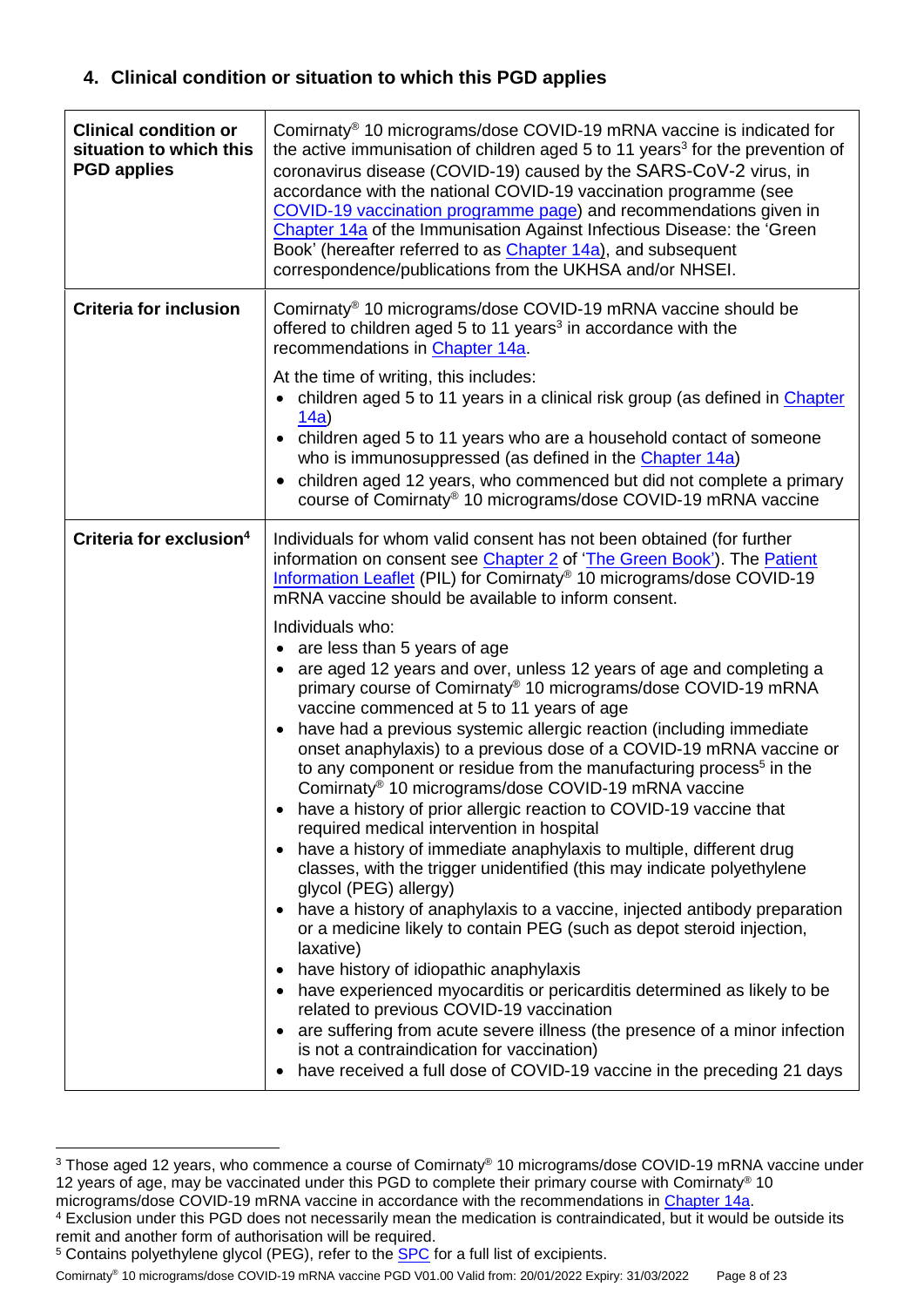| <b>Cautions, including</b><br>any relevant action to<br>be taken | Facilities for management of anaphylaxis should be available at all<br>vaccination sites (see Chapter 8 of the Green Book) and advice issued by<br>the Resuscitation Council.                                                                                                                                                                                                                                                                                                                                                                                                                                                                                                                                                                                                                                                                                                                                                                                                                                                                                                                                                                                                                                                                                                                                     |
|------------------------------------------------------------------|-------------------------------------------------------------------------------------------------------------------------------------------------------------------------------------------------------------------------------------------------------------------------------------------------------------------------------------------------------------------------------------------------------------------------------------------------------------------------------------------------------------------------------------------------------------------------------------------------------------------------------------------------------------------------------------------------------------------------------------------------------------------------------------------------------------------------------------------------------------------------------------------------------------------------------------------------------------------------------------------------------------------------------------------------------------------------------------------------------------------------------------------------------------------------------------------------------------------------------------------------------------------------------------------------------------------|
|                                                                  | There is a temporary suspension of the recommended observation and<br>monitoring for 15 minutes in individuals without a history of allergy (see off-<br>label use section).                                                                                                                                                                                                                                                                                                                                                                                                                                                                                                                                                                                                                                                                                                                                                                                                                                                                                                                                                                                                                                                                                                                                      |
|                                                                  | Following COVID-19 vaccine administration, individuals without a history of<br>allergy should be:                                                                                                                                                                                                                                                                                                                                                                                                                                                                                                                                                                                                                                                                                                                                                                                                                                                                                                                                                                                                                                                                                                                                                                                                                 |
|                                                                  | observed for any immediate reactions whilst they are receiving any<br>$\bullet$<br>verbal post vaccination information and exiting the centre<br>informed about the signs and symptoms of anaphylaxis and how to<br>$\bullet$<br>access immediate healthcare advice in the event of displaying any<br>symptoms. In some settings, for example domiciliary vaccination, this<br>may require a responsible adult to be present for at least 15 minutes<br>after vaccination.                                                                                                                                                                                                                                                                                                                                                                                                                                                                                                                                                                                                                                                                                                                                                                                                                                        |
|                                                                  | Individuals with a personal history of allergy should be managed in line with<br>Chapter 14a, Table 5 of the Green Book. No specific management is<br>required for individuals with a family history of allergies.                                                                                                                                                                                                                                                                                                                                                                                                                                                                                                                                                                                                                                                                                                                                                                                                                                                                                                                                                                                                                                                                                                |
|                                                                  | Where individuals experienced a possible allergic reaction to a dose of<br>COVID-19 vaccine, follow the guidance in Chapter 14a in relation to the<br>administration of subsequent doses.                                                                                                                                                                                                                                                                                                                                                                                                                                                                                                                                                                                                                                                                                                                                                                                                                                                                                                                                                                                                                                                                                                                         |
|                                                                  | Individuals with non-allergic reactions (vasovagal episodes, non-urticarial<br>skin reaction or non-specific symptoms) to a COVID-19 vaccine can receive<br>subsequent doses of vaccine in any vaccination setting. Observation for 15<br>minutes is recommended for these individuals.                                                                                                                                                                                                                                                                                                                                                                                                                                                                                                                                                                                                                                                                                                                                                                                                                                                                                                                                                                                                                           |
|                                                                  | Syncope (fainting) can occur following, or even before, any vaccination as a<br>psychogenic response to the needle injection. This can be accompanied by<br>several neurological signs such as transient visual disturbance,<br>paraesthesia and tonic-clonic limb movements during recovery. It is<br>important that procedures are in place to avoid injury from faints.                                                                                                                                                                                                                                                                                                                                                                                                                                                                                                                                                                                                                                                                                                                                                                                                                                                                                                                                        |
|                                                                  | Individuals with a bleeding disorder may develop a haematoma at the<br>injection site. Individuals with bleeding disorders may be vaccinated<br>intramuscularly if, in the opinion of a doctor familiar with the individual's<br>bleeding risk, vaccines or similar small volume intramuscular injections can<br>be administered with reasonable safety by this route. If the individual<br>receives medication/treatment to reduce bleeding, for example treatment for<br>haemophilia, intramuscular vaccination can be scheduled shortly after such<br>medication/treatment is administered. Individuals on stable anticoagulation<br>therapy, including individuals on warfarin who are up to date with their<br>scheduled INR testing and whose latest INR was below the upper threshold<br>of their therapeutic range, can receive intramuscular vaccination. A fine<br>needle (equal to 23 gauge or finer calibre such as 25 gauge) should be used<br>for the vaccination, followed by firm pressure applied to the site (without<br>rubbing) for at least 2 minutes. If in any doubt, consult with the clinician<br>responsible for prescribing or monitoring the individual's anticoagulant<br>therapy. The individual/parent/carer should be informed about the risk of<br>haematoma from the injection. |
| Continued over page                                              | Very rare reports have been received of Guillain-Barre Syndrome (GBS)<br>following COVID-19 vaccination (further information is available in Chapter<br>14a). Healthcare professionals should be alert to the signs and symptoms of<br>GBS to ensure correct diagnosis and to rule out other causes, in order to<br>initiate adequate supportive care and treatment. Individuals who have a<br>history of GBS should be vaccinated as recommended for their age and<br>underlying risk status. In those who are diagnosed with GBS after the first                                                                                                                                                                                                                                                                                                                                                                                                                                                                                                                                                                                                                                                                                                                                                                |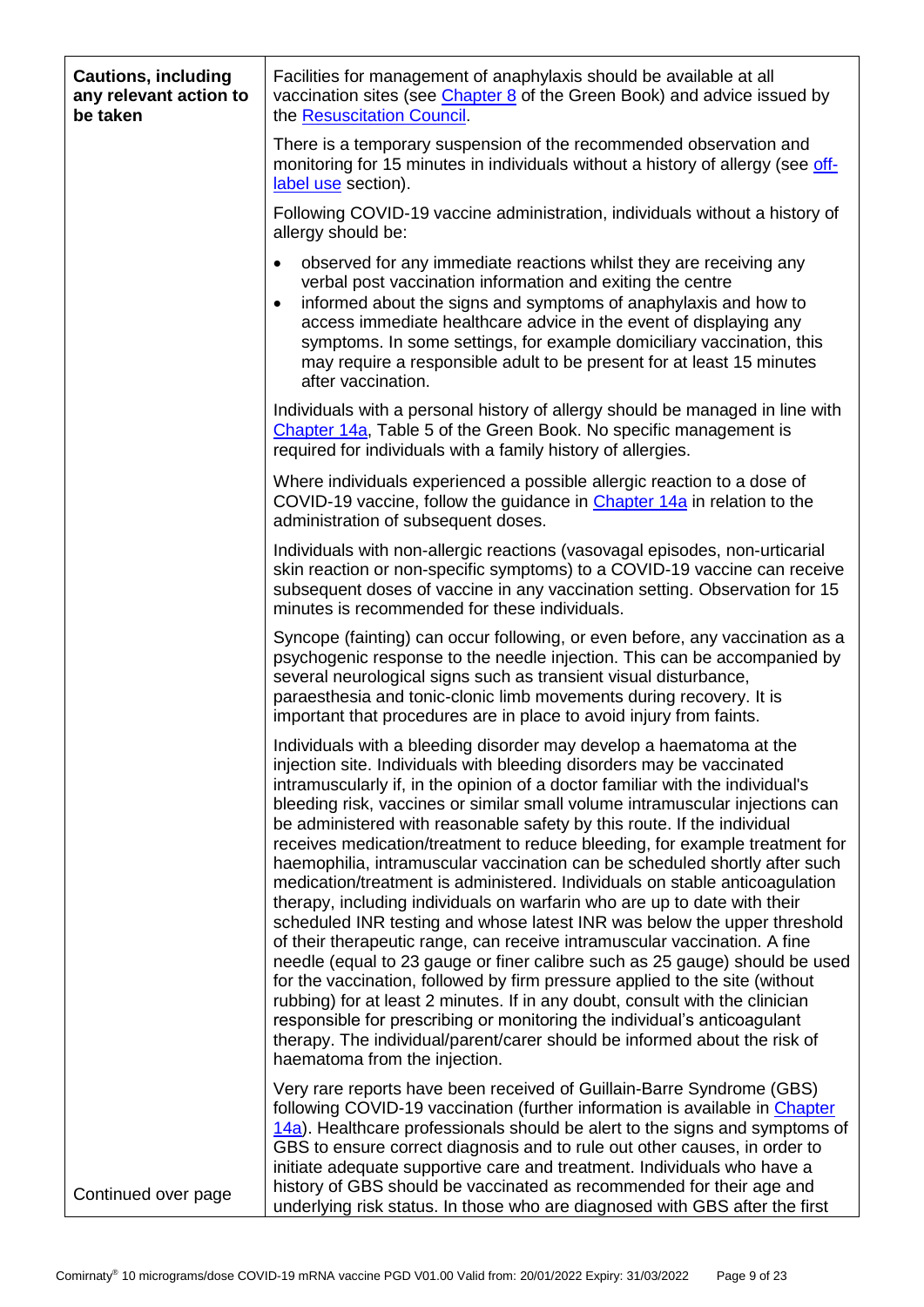<span id="page-9-0"></span>

| <b>Cautions, including</b><br>any relevant action to | dose of vaccine, the balance of risk benefit is in favour of completing a full<br>COVID-19 vaccination schedule.                                                                                                                                                                                                                                                                                                                                                                                                                                                                                                                                                                                                                                                                                                                                                      |
|------------------------------------------------------|-----------------------------------------------------------------------------------------------------------------------------------------------------------------------------------------------------------------------------------------------------------------------------------------------------------------------------------------------------------------------------------------------------------------------------------------------------------------------------------------------------------------------------------------------------------------------------------------------------------------------------------------------------------------------------------------------------------------------------------------------------------------------------------------------------------------------------------------------------------------------|
| be taken<br>(continued)                              | Guidance produced by the UK Immune Thrombocytopenia (ITP) Forum<br>Working Party advises discussing the potential for a fall in platelet count in<br>individuals with a history of ITP receiving any COVID-19 vaccine and<br>recommends a platelet count check 2-5 days after the vaccine (British<br>Society for Haematology-COVID-19).                                                                                                                                                                                                                                                                                                                                                                                                                                                                                                                              |
|                                                      | Past history of COVID-19 infection                                                                                                                                                                                                                                                                                                                                                                                                                                                                                                                                                                                                                                                                                                                                                                                                                                    |
|                                                      | There is no convincing evidence of any safety concerns from vaccinating<br>individuals with a past history of COVID-19 infection, or with detectable<br>COVID-19 antibody.                                                                                                                                                                                                                                                                                                                                                                                                                                                                                                                                                                                                                                                                                            |
|                                                      | Vaccination of individuals who may be infected but asymptomatic or<br>incubating COVID-19 infection is unlikely to have a detrimental effect on the<br>illness. Vaccination should be deferred in those with confirmed infection to<br>avoid confusing the differential diagnosis. As clinical deterioration can occur<br>up to two weeks after infection, vaccination of high risk children should be<br>deferred until clinical recovery to around four weeks after onset of symptoms<br>or four weeks from the first confirmed positive specimen in those who are<br>asymptomatic. This interval may be reduced in periods of high incidence or<br>where there is concern about vaccine effectiveness (for example a new<br>variant). The timing of any change will be advised by JCVI or UKHSA and<br>published in operational guidance agreed by DHSC and NHSEI. |
|                                                      | Current advice in Paediatric multisystem inflammatory syndrome temporally<br>associated with SARS-CoV-2 infection (PIMS-TS) cases suggests that an<br>interval of 12 weeks should be observed, although earlier administration can<br>be considered in those at risk of infection and/or who are fully recovered.                                                                                                                                                                                                                                                                                                                                                                                                                                                                                                                                                     |
|                                                      | Having prolonged COVID-19 symptoms is not a contraindication to receiving<br>COVID-19 vaccine but if the individual is seriously debilitated, still under<br>active investigation, or has evidence of recent deterioration, deferral of<br>vaccination may be considered to avoid incorrect attribution of any change<br>in the person's underlying condition to the vaccine.                                                                                                                                                                                                                                                                                                                                                                                                                                                                                         |
|                                                      | <b>Vaccine Surveillance</b>                                                                                                                                                                                                                                                                                                                                                                                                                                                                                                                                                                                                                                                                                                                                                                                                                                           |
|                                                      | The UK regulator will maintain real-time surveillance post deployment of<br>COVID-19 vaccines in the UK. In response to any safety signals, the<br>Medicines and Healthcare products Regulatory Agency (MHRA) may<br>provide temporary advice or make substantive amendments to the<br>authorised conditions of the vaccine product's supply in the UK.<br>Administration under this PGD must be in accordance with the most up-to-<br>date advice or amendments (see Chapter 14a and the SPC). These<br>documents take precedence for the purposes of compliance with this PGD,<br>if there is a delay in updating other provisions of this PGD that cut across<br>them.                                                                                                                                                                                             |
| Action to be taken if<br>the patient is<br>excluded  | The risk to the individual of not being immunised must be considered. The<br>indications for risk groups are not exhaustive, and the healthcare<br>practitioner should consider the risk of COVID-19 exacerbating any<br>underlying disease that an individual may have, as well as the risk of serious<br>illness from COVID-19 itself. Where appropriate, such individuals should be<br>referred for assessment of clinical risk. Where risk is identified as equivalent<br>to those currently eligible for immunisation, vaccination may be provided by<br>an appropriate prescriber or on a patient specific basis, under a PSD.                                                                                                                                                                                                                                  |
| Continued over page                                  | For individuals who have had a previous systemic allergic reaction<br>(including immediate onset anaphylaxis) to a previous dose of COVID-19<br>mRNA vaccine, or any component of the vaccine, advice should be sought<br>from an allergy specialist.                                                                                                                                                                                                                                                                                                                                                                                                                                                                                                                                                                                                                 |
|                                                      | Special precautions as described in Chapter 14a, and consideration of the                                                                                                                                                                                                                                                                                                                                                                                                                                                                                                                                                                                                                                                                                                                                                                                             |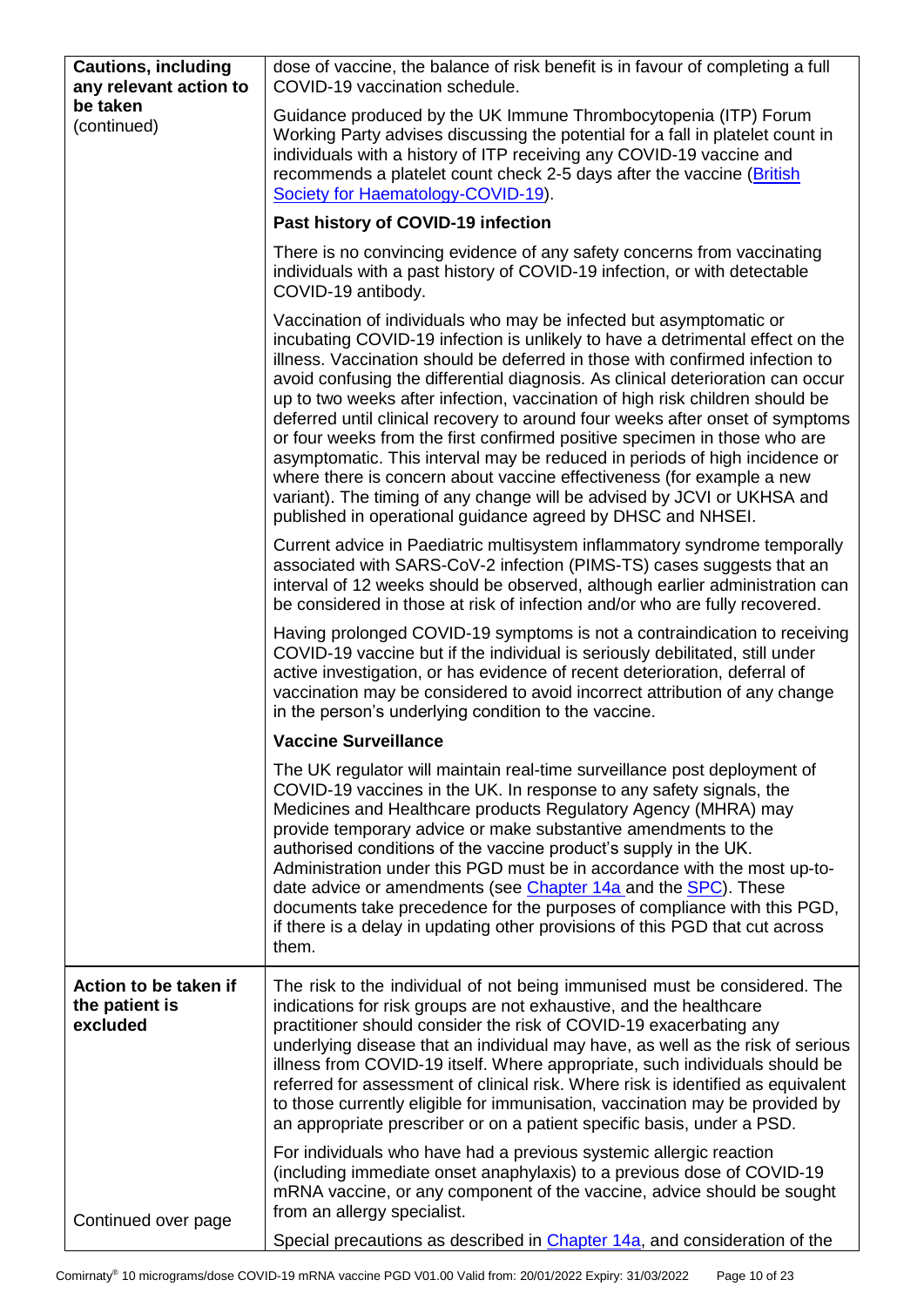| Action to be taken if                                               | possibility of undiagnosed PEG-allergy, is required for individuals with:                                                                                                                                                                                                                                                                                                                                                                                                                                                                                                                           |
|---------------------------------------------------------------------|-----------------------------------------------------------------------------------------------------------------------------------------------------------------------------------------------------------------------------------------------------------------------------------------------------------------------------------------------------------------------------------------------------------------------------------------------------------------------------------------------------------------------------------------------------------------------------------------------------|
| the patient is                                                      | • history of prior allergic reaction to COVID-19 vaccine that required                                                                                                                                                                                                                                                                                                                                                                                                                                                                                                                              |
| excluded                                                            | medical intervention in hospital                                                                                                                                                                                                                                                                                                                                                                                                                                                                                                                                                                    |
| (Continued)                                                         | history of immediate anaphylaxis to multiple, different drug classes,                                                                                                                                                                                                                                                                                                                                                                                                                                                                                                                               |
|                                                                     | with the trigger unidentified (this may indicate PEG allergy)                                                                                                                                                                                                                                                                                                                                                                                                                                                                                                                                       |
|                                                                     | history of anaphylaxis to a vaccine, injected antibody preparation or a<br>medicine likely to contain PEG (such as depot steroid injection,<br>laxative)                                                                                                                                                                                                                                                                                                                                                                                                                                            |
|                                                                     | • history of idiopathic anaphylaxis                                                                                                                                                                                                                                                                                                                                                                                                                                                                                                                                                                 |
|                                                                     | Such individuals should not be vaccinated with Comirnaty <sup>®</sup> 10<br>micrograms/dose COVID-19 mRNA vaccine, except on the expert advice of                                                                                                                                                                                                                                                                                                                                                                                                                                                   |
|                                                                     | an allergy specialist and under a PSD.                                                                                                                                                                                                                                                                                                                                                                                                                                                                                                                                                              |
|                                                                     | Individuals who have experienced myocarditis or pericarditis following<br>COVID-19 vaccination should be assessed by an appropriate clinician to<br>determine whether it is likely to be vaccine related. As the mechanism of<br>action and risk of recurrence of myocarditis and pericarditis are being<br>investigated, the current advice is that an individual's second or subsequent<br>doses should be deferred pending further investigation. Following<br>investigation any subsequent dose should be provided by an appropriate<br>prescriber or on a patient specific basis, under a PSD. |
|                                                                     | In case of postponement due to acute illness, advise when the individual<br>can be vaccinated and if possible, ensure another appointment is arranged.                                                                                                                                                                                                                                                                                                                                                                                                                                              |
|                                                                     | Document the reason for exclusion and any action taken.                                                                                                                                                                                                                                                                                                                                                                                                                                                                                                                                             |
| Action to be taken if<br>the patient or carer<br>declines treatment | Informed consent, from the individual or a person legally able to act on the<br>person's behalf, must be obtained for each administration and recorded<br>appropriately. For further information on consent see Chapter 2 of 'The<br><b>Green Book'</b>                                                                                                                                                                                                                                                                                                                                             |
|                                                                     | Advise the individual/parent/carer about the protective effects of the vaccine,<br>the risks of infection and potential complications if not immunised.                                                                                                                                                                                                                                                                                                                                                                                                                                             |
|                                                                     | Document advice given and the decision reached.                                                                                                                                                                                                                                                                                                                                                                                                                                                                                                                                                     |
| <b>Arrangements for</b><br>referral                                 | As per local policy.                                                                                                                                                                                                                                                                                                                                                                                                                                                                                                                                                                                |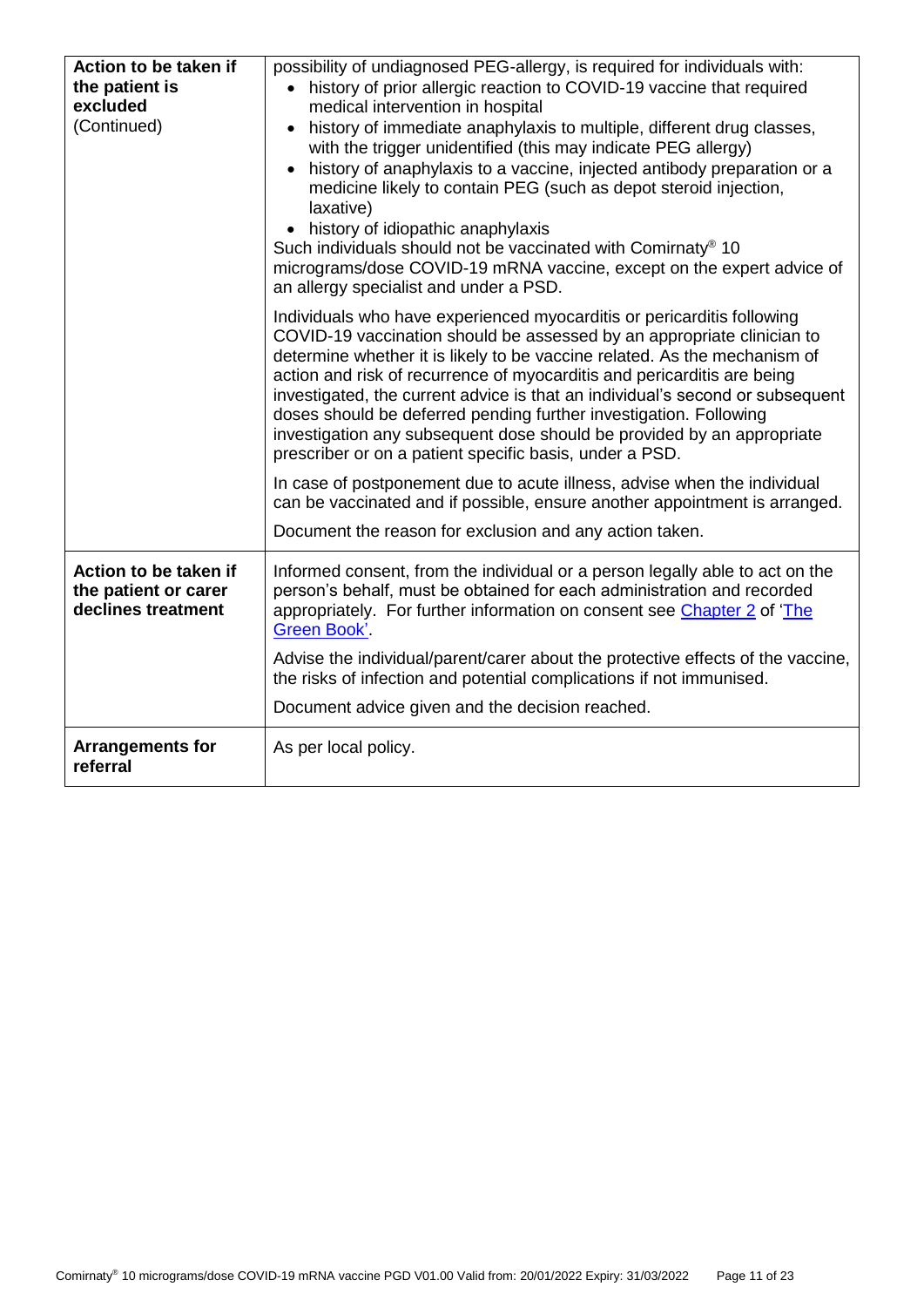# **5. Description of treatment**

<span id="page-11-1"></span><span id="page-11-0"></span>

| Name, strength and<br>formulation of drug | Comirnaty® 10 micrograms/dose concentrate for dispersion for injection<br>COVID-19 mRNA vaccine (nucleoside modified)                                                                                                                                                                                                                                                                                                                                                                                                                                                                                                                                                                                                                                                                                                      |  |  |  |
|-------------------------------------------|----------------------------------------------------------------------------------------------------------------------------------------------------------------------------------------------------------------------------------------------------------------------------------------------------------------------------------------------------------------------------------------------------------------------------------------------------------------------------------------------------------------------------------------------------------------------------------------------------------------------------------------------------------------------------------------------------------------------------------------------------------------------------------------------------------------------------|--|--|--|
|                                           | This is a multidose vial and must be diluted before use.                                                                                                                                                                                                                                                                                                                                                                                                                                                                                                                                                                                                                                                                                                                                                                   |  |  |  |
|                                           | One vial (1.3ml) contains 10 doses of 0.2ml after dilution.                                                                                                                                                                                                                                                                                                                                                                                                                                                                                                                                                                                                                                                                                                                                                                |  |  |  |
|                                           | One dose (0.2ml) contains 10 micrograms of tozinameran, a COVID-19 mRNA<br>Vaccine (embedded in lipid nanoparticles).                                                                                                                                                                                                                                                                                                                                                                                                                                                                                                                                                                                                                                                                                                      |  |  |  |
|                                           | This product in supplied in vials with an orange plastic cap.                                                                                                                                                                                                                                                                                                                                                                                                                                                                                                                                                                                                                                                                                                                                                              |  |  |  |
|                                           | Note: Where appropriate to the delivery model, this PGD may also be used for<br>the administration of vaccine that has been prepared (diluted) by another<br>person in accordance with the manufacturer's instructions and Human<br>Medicines Regulation 3A (UK Statutory Instrument 2020 No. 1594), that is<br>prepared by or under the supervision of a doctor, a registered nurse or a<br>pharmacist.                                                                                                                                                                                                                                                                                                                                                                                                                   |  |  |  |
| Legal category                            | Prescription only medicine (POM).                                                                                                                                                                                                                                                                                                                                                                                                                                                                                                                                                                                                                                                                                                                                                                                          |  |  |  |
| <b>Black triangle</b> ▼                   | Yes. As a new vaccine product, MHRA has a specific interest in the reporting<br>of adverse drug reactions for this product.                                                                                                                                                                                                                                                                                                                                                                                                                                                                                                                                                                                                                                                                                                |  |  |  |
| Off-label use                             | <b>Primary immunisation</b>                                                                                                                                                                                                                                                                                                                                                                                                                                                                                                                                                                                                                                                                                                                                                                                                |  |  |  |
|                                           | The Comirnaty® 10 micrograms/dose COVID-19 mRNA vaccine SPC<br>recommends the second dose is administered 3 weeks (21 days) after the first<br>dose.                                                                                                                                                                                                                                                                                                                                                                                                                                                                                                                                                                                                                                                                       |  |  |  |
|                                           | There is evidence of better immune response and/or protection from COVID-19<br>vaccines where longer intervals between doses are used. Therefore,<br>Comirnaty <sup>®</sup> 10 micrograms/dose COVID-19 mRNA vaccine should be<br>administered under this PGD in accordance with recommendations from the<br>JCVI and Chapter 14a for the delivery of the COVID-19 vaccination programme<br>in England (see Dose and frequency of administration section).                                                                                                                                                                                                                                                                                                                                                                 |  |  |  |
|                                           | The Comirnaty <sup>®</sup> 10 micrograms/dose COVID-19 mRNA vaccine is licensed for<br>those 5 to 11 years of age. This PGD may be used for children 12 years old<br>who are completing a course of Comirnaty® 10 micrograms/dose COVID-19<br>mRNA vaccine in line with advice in Chapter 14a.                                                                                                                                                                                                                                                                                                                                                                                                                                                                                                                             |  |  |  |
|                                           | <b>Allergy</b>                                                                                                                                                                                                                                                                                                                                                                                                                                                                                                                                                                                                                                                                                                                                                                                                             |  |  |  |
|                                           | The Comirnaty <sup>®</sup> 10 micrograms/dose COVID-19 mRNA vaccine SPC<br>recommends close observation for at least 15 minutes following vaccination.<br>In recognition of the need to accelerate delivery of the programme in response<br>to the emergence of the Omicron variant, the UK Chief Medical Officers (CMO)<br>have recommended suspension of this requirement. This is a temporary<br>suspension in individuals without a history of allergy. However, the<br>individual/parent/carer should be informed about the signs and symptoms of<br>anaphylaxis and how to access immediate healthcare advice in the event of<br>displaying any symptoms. In some settings, for example domiciliary<br>vaccination, this may require a responsible adult to be present for at least 15<br>minutes after vaccination. |  |  |  |
|                                           | In individuals with a personal history of allergy, they should be managed in line<br>with Chapter 14a, Table 5 of the Green Book. No specific management is<br>required for individuals with a family history of allergies.                                                                                                                                                                                                                                                                                                                                                                                                                                                                                                                                                                                                |  |  |  |
|                                           | The MHRA will continue to closely monitor anaphylaxis post-COVID-19<br>vaccination; reporting of adverse events via the Yellow Card Scheme is<br>strongly encouraged.                                                                                                                                                                                                                                                                                                                                                                                                                                                                                                                                                                                                                                                      |  |  |  |
| Continued over page                       |                                                                                                                                                                                                                                                                                                                                                                                                                                                                                                                                                                                                                                                                                                                                                                                                                            |  |  |  |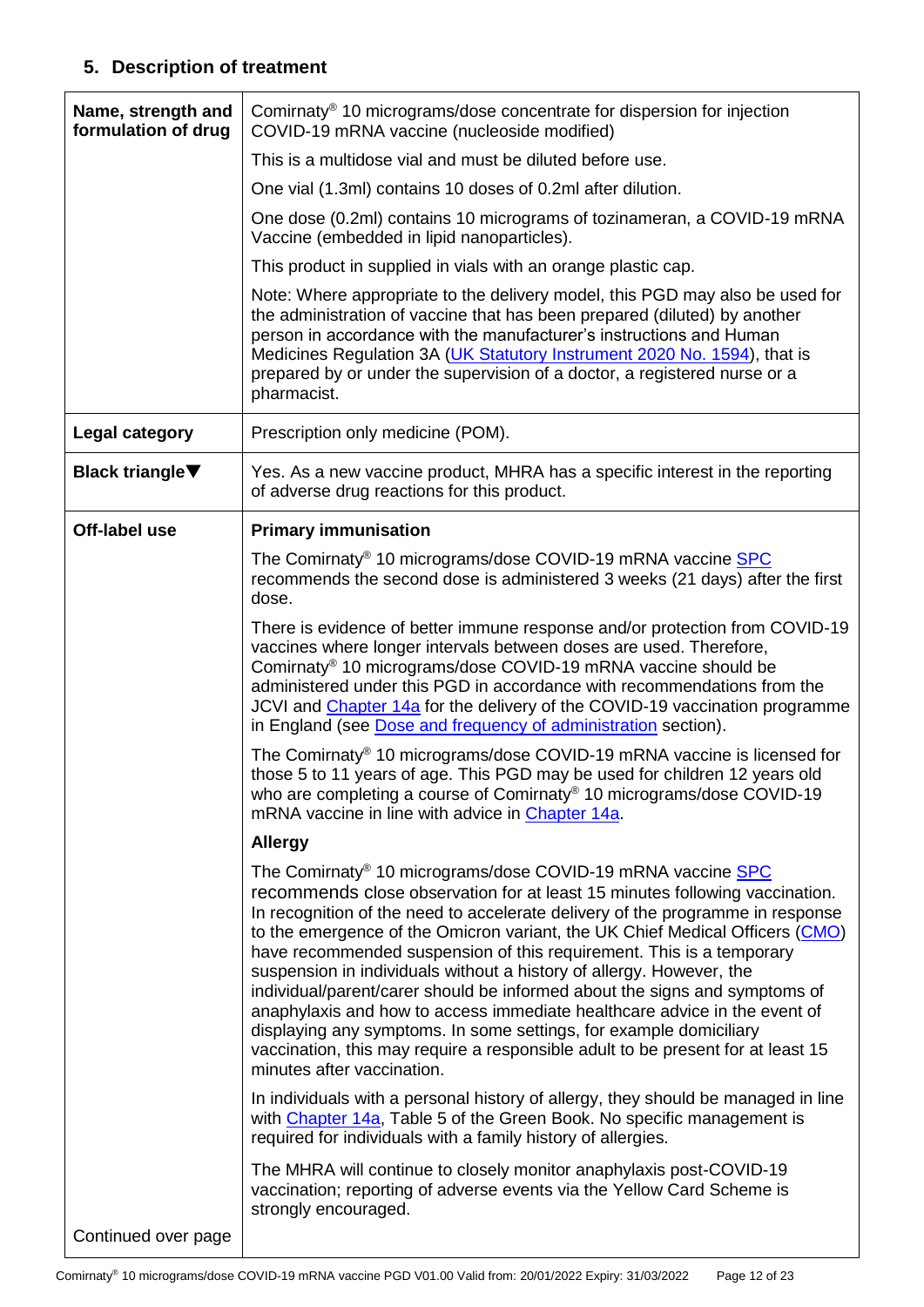| Off-label use                       | <b>Storage</b>                                                                                                                                                                                                                                                                                  |  |  |  |
|-------------------------------------|-------------------------------------------------------------------------------------------------------------------------------------------------------------------------------------------------------------------------------------------------------------------------------------------------|--|--|--|
| (continued)                         | Vaccine should be stored according to the conditions detailed in the Storage<br>section below.                                                                                                                                                                                                  |  |  |  |
|                                     | However, in the event of an inadvertent or unavoidable deviation of these<br>conditions refer to Vaccine Incident Guidance. Where vaccine is assessed in<br>accordance with these guidelines as appropriate for continued use this would<br>constitute off-label administration under this PGD. |  |  |  |
|                                     | Where a vaccine is recommended off-label consider, as part of the consent<br>process, informing the individual/parent/carer that the vaccine is being offered<br>in accordance with national guidance but that this is outside the product<br>licence.                                          |  |  |  |
| Route / method of<br>administration | Comirnaty <sup>®</sup> 10 micrograms/dose COVID-19 mRNA vaccine is for administration<br>by intramuscular injection only, preferably into deltoid region of the upper arm.                                                                                                                      |  |  |  |
|                                     | This product in supplied in vials with an orange plastic cap.                                                                                                                                                                                                                                   |  |  |  |
|                                     | Comirnaty <sup>®</sup> 10 micrograms/dose COVID-19 mRNA vaccine requires dilution in<br>its original vial with 1.3ml of sodium chloride 9mg/ml (0.9%) solution for<br>injection, prior to withdrawing a 0.2ml dose for administration.                                                          |  |  |  |
|                                     | Vaccine should be prepared in accordance with manufacturer's<br>recommendations (see the product's SPC) and NHS standard operating<br>procedures for the service.                                                                                                                               |  |  |  |
|                                     | Dose verification of Comirnaty 10 micrograms/dose concentrate for<br>dispersion for injection (children 5 to 11 years)                                                                                                                                                                          |  |  |  |
|                                     | Verify that the vial has an orange plastic cap.                                                                                                                                                                                                                                                 |  |  |  |
|                                     | If the vial has a purple plastic cap or a grey plastic cap, it is a Comirnaty<br>30 micrograms/dose product and must not be administered under this PGD.                                                                                                                                        |  |  |  |
|                                     | Handling prior to use                                                                                                                                                                                                                                                                           |  |  |  |
|                                     | Frozen vials should be transferred to an environment of $2^{\circ}$ C to $8^{\circ}$ C to thaw; a<br>10-vial pack may take 4 hours to thaw.                                                                                                                                                     |  |  |  |
|                                     | Alternatively, individual frozen vials may also be thawed for 30 minutes at<br>temperatures up to 30°C for immediate use.                                                                                                                                                                       |  |  |  |
|                                     | Ensure vials are completely thawed prior to use.                                                                                                                                                                                                                                                |  |  |  |
|                                     | <b>Mixing prior to dilution</b>                                                                                                                                                                                                                                                                 |  |  |  |
|                                     | Allow the thawed vial to come to room temperature and gently invert it 10 times<br>prior to dilution. Do not shake.                                                                                                                                                                             |  |  |  |
|                                     | Prior to dilution, the thawed dispersion may contain white to off-white opaque<br>amorphous particles.                                                                                                                                                                                          |  |  |  |
|                                     | The thawed vaccine must be diluted in its original vial with 1.3ml sodium<br>chloride 9mg/ml (0.9%) solution for injection, using a 21 gauge or narrower<br>needle and aseptic technique.                                                                                                       |  |  |  |
|                                     | Equalise vial pressure before removing the needle from the vial stopper by<br>withdrawing 1.3ml air into the empty diluent syringe.                                                                                                                                                             |  |  |  |
|                                     | Gently invert the diluted dispersion 10 times. Do not shake the vaccine.                                                                                                                                                                                                                        |  |  |  |
|                                     | The diluted vaccine should present as an off-white dispersion with no<br>particulates visible. Do not use the diluted vaccine if particulates or<br>discolouration are present.                                                                                                                 |  |  |  |
|                                     | The diluted vials should be marked with the appropriate date and time.                                                                                                                                                                                                                          |  |  |  |
|                                     | After dilution store at 2°C to 30°C and use within 12 hours.                                                                                                                                                                                                                                    |  |  |  |
| Continued over page                 | Do not freeze or shake the diluted dispersion. If refrigerated, allow the diluted<br>dispersion to come to room temperature prior to use.                                                                                                                                                       |  |  |  |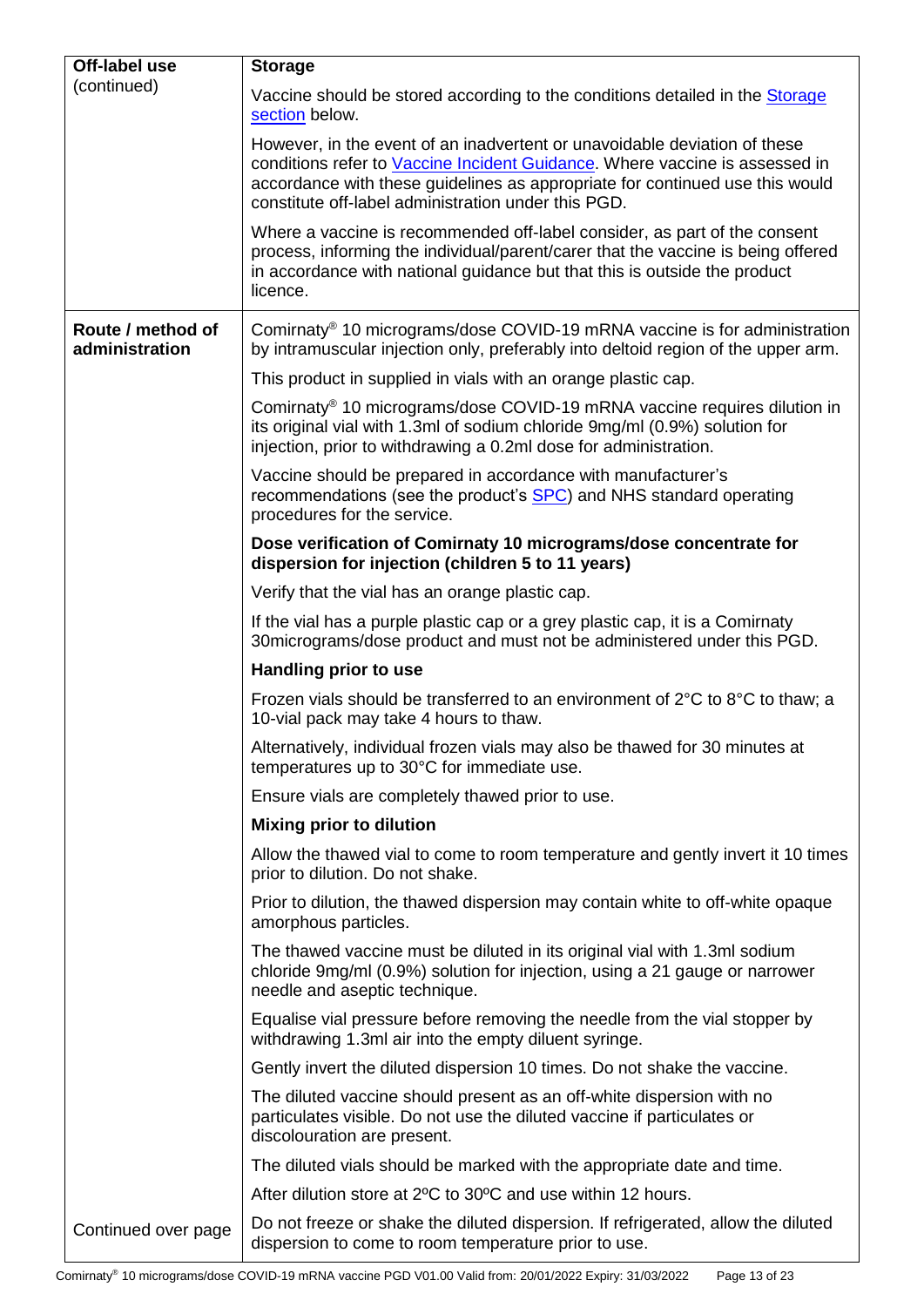<span id="page-13-0"></span>

| Route / method of             | Preparation of individual 0.2ml doses                                                                                                                                                                                                                                                                                                                                                                                                                                                                                                                                  |  |  |
|-------------------------------|------------------------------------------------------------------------------------------------------------------------------------------------------------------------------------------------------------------------------------------------------------------------------------------------------------------------------------------------------------------------------------------------------------------------------------------------------------------------------------------------------------------------------------------------------------------------|--|--|
| administration<br>(continued) | The vaccine dose should be drawn up from the diluted vial immediately prior to<br>administration.                                                                                                                                                                                                                                                                                                                                                                                                                                                                      |  |  |
|                               | Using aseptic technique, cleanse the vial stopper with a single use antiseptic<br>swab.                                                                                                                                                                                                                                                                                                                                                                                                                                                                                |  |  |
|                               | Withdraw 0.2ml of Comirnaty <sup>®</sup> 10 micrograms/dose COVID-19 mRNA vaccine.                                                                                                                                                                                                                                                                                                                                                                                                                                                                                     |  |  |
|                               | In order to extract at least 10 doses from a single vial, low dead-volume<br>syringes and/or needles should be used. Each dose must contain 0.2ml of<br>vaccine. If the amount of vaccine remaining in the vial cannot provide a full<br>dose of 0.2ml, discard the vial and any excess volume. Do not pool excess<br>vaccine from multiple vials.                                                                                                                                                                                                                     |  |  |
|                               | Discard any unused vaccine within 12 hours after dilution.                                                                                                                                                                                                                                                                                                                                                                                                                                                                                                             |  |  |
|                               | Check product name, batch number and expiry date prior to administration.                                                                                                                                                                                                                                                                                                                                                                                                                                                                                              |  |  |
| Dose and<br>frequency of      | A dose of Comirnaty <sup>®</sup> 10 micrograms/dose COVID-19 mRNA vaccine is 0.2ml<br>and contains 10micrograms of COVID-19 mRNA vaccine in 0.2ml.                                                                                                                                                                                                                                                                                                                                                                                                                     |  |  |
| administration                | The two-dose primary course consists of 10 micrograms in 0.2 ml followed, after<br>an interval of at least 21 days, by a second dose of 10 micrograms in 0.2ml.<br>However, the programme schedule, including both the number of doses and<br>the intervals between them, should be administered in accordance with official<br>national guidance which is set out in Chapter 14a and summarised below and<br>in a table at Appendix A.                                                                                                                                |  |  |
|                               | For both adenovirus vector and mRNA vaccines, there is evidence of better<br>immune response and/or protection where longer intervals between doses in<br>the primary schedule are used.                                                                                                                                                                                                                                                                                                                                                                               |  |  |
|                               | Based on this evidence, longer intervals are likely to provide more durable<br>protection. JCVI is currently recommending a minimum interval of eight weeks<br>between doses of all the available COVID-19 vaccines where a two-dose<br>primary schedule is used for adults and for children in a risk group.<br>Operationally, this consistent interval should be used for all vaccines with a<br>two-dose primary schedule to avoid confusion and simplify booking and will<br>help to ensure a good balance between achieving rapid and long-lasting<br>protection. |  |  |
|                               | The main exception to the eight-week lower interval would be those about to<br>commence immunosuppressive treatment. In these individuals, the licensed<br>minimal interval of at least 21 days may be followed to enable the vaccine to be<br>given whilst their immune system is better able to respond.                                                                                                                                                                                                                                                             |  |  |
|                               | If an interval longer than the recommended interval is left between doses, the<br>second dose should still be given (using the same vaccine as was given for the<br>first dose if possible, see Additional Information). The course does not need to<br>be restarted.                                                                                                                                                                                                                                                                                                  |  |  |
|                               | <b>Interval post SARS-CoV-2 infection</b>                                                                                                                                                                                                                                                                                                                                                                                                                                                                                                                              |  |  |
|                               | For individuals who have had proven SARS-CoV-2 infection (see Cautions),<br>any subsequent COVID-19 vaccination should ideally be deferred until at least<br>four weeks from onset of symptoms (or sample date) for individuals in risk<br>groups, including contacts of the immunosuppressed.                                                                                                                                                                                                                                                                         |  |  |
|                               | These intervals post SARS-CoV-2 infection may be reduced in periods of high<br>incidence or where there is concern about vaccine effectiveness (for example a<br>new variant). The timing of any change will be advised by JCVI or UKHSA and<br>published in operational guidance agreed by DHSC and NHSEI.                                                                                                                                                                                                                                                            |  |  |
|                               | Primary course for children at higher risk                                                                                                                                                                                                                                                                                                                                                                                                                                                                                                                             |  |  |
| Continued over page           | The primary course for individuals at higher risk is recommended to be<br>scheduled as follows:                                                                                                                                                                                                                                                                                                                                                                                                                                                                        |  |  |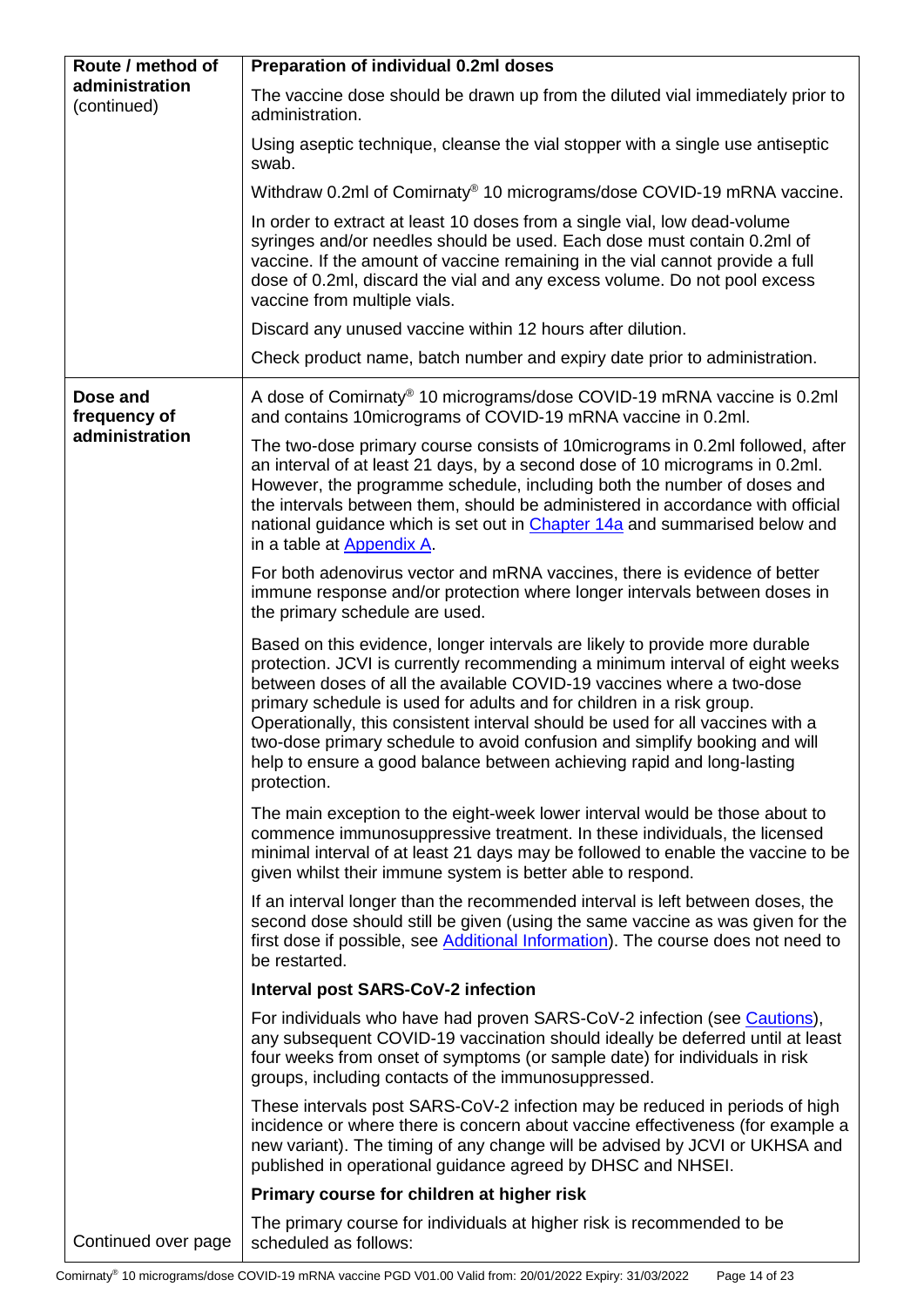| Dose and<br>frequency of<br>administration<br>(continued) | individuals aged 5 to 11 years <sup>3</sup> aboveand sharing living accommodation<br>with an immunosuppressed individual of any age should receive a two-dose<br>primary course at a recommended 8-week minimum interval<br>individuals aged 5 to 11 years <sup>3</sup> and in an at-risk group <sup>6</sup> should receive a<br>two-dose primary course at a recommended 8-week minimum interval.<br>individuals aged 5 to 11 years <sup>3</sup> who had severe immunosuppression in<br>proximity to their first or second COVID-19 doses in the primary schedule<br>should receive a three-dose primary course at a recommended 8-week<br>minimum interval (see 'Box 2: Criteria for a third primary dose of COVID-19<br>vaccine' in Chapter 14a for eligibility and Additional Information section<br>regarding timing).<br>Those aged 12 years, who commence a course of Comirnaty <sup>®</sup> 10<br>micrograms/dose COVID-19 mRNA vaccine under 12 years of age, may be |  |  |  |  |
|-----------------------------------------------------------|-------------------------------------------------------------------------------------------------------------------------------------------------------------------------------------------------------------------------------------------------------------------------------------------------------------------------------------------------------------------------------------------------------------------------------------------------------------------------------------------------------------------------------------------------------------------------------------------------------------------------------------------------------------------------------------------------------------------------------------------------------------------------------------------------------------------------------------------------------------------------------------------------------------------------------------------------------------------------------|--|--|--|--|
|                                                           | vaccinated under this PGD to complete their primary course with Comirnaty®<br>10 micrograms/dose COVID-19 mRNA vaccine in accordance with the<br>recommendations in Chapter 14a.                                                                                                                                                                                                                                                                                                                                                                                                                                                                                                                                                                                                                                                                                                                                                                                              |  |  |  |  |
|                                                           | <b>Booster vaccination</b>                                                                                                                                                                                                                                                                                                                                                                                                                                                                                                                                                                                                                                                                                                                                                                                                                                                                                                                                                    |  |  |  |  |
|                                                           | A decision on boosting in those aged under 12 years is still under<br>consideration and is not covered by this PGD.                                                                                                                                                                                                                                                                                                                                                                                                                                                                                                                                                                                                                                                                                                                                                                                                                                                           |  |  |  |  |
|                                                           | Those individuals in a risk group who turn 12 years of age will be eligible for a<br>booster a minimum of three months after completion of the primary course,<br>see Comirnaty® 30 micrograms/dose COVID-19 mRNA vaccine PGD.                                                                                                                                                                                                                                                                                                                                                                                                                                                                                                                                                                                                                                                                                                                                                |  |  |  |  |
| <b>Duration of</b><br>treatment                           | See Dose and frequency of administration above.                                                                                                                                                                                                                                                                                                                                                                                                                                                                                                                                                                                                                                                                                                                                                                                                                                                                                                                               |  |  |  |  |
| <b>Quantity to be</b><br>supplied /<br>administered       | Administer 10 micrograms in 0.2 ml per dose.                                                                                                                                                                                                                                                                                                                                                                                                                                                                                                                                                                                                                                                                                                                                                                                                                                                                                                                                  |  |  |  |  |
| <b>Supplies</b>                                           | Providers should order/receive COVID-19 vaccines via the national appointed<br>supply route for the provider.                                                                                                                                                                                                                                                                                                                                                                                                                                                                                                                                                                                                                                                                                                                                                                                                                                                                 |  |  |  |  |
|                                                           | NHS standard operating procedures should be followed for appropriate<br>ordering, storage, handling, preparation, administration and waste minimisation<br>of Comirnaty <sup>®</sup> 10 micrograms/dose COVID-19 mRNA Vaccine, which ensure<br>use is in accordance with product's <b>SPC</b> and official national<br>recommendations.                                                                                                                                                                                                                                                                                                                                                                                                                                                                                                                                                                                                                                       |  |  |  |  |
| <b>Storage</b>                                            | Comirnaty <sup>®</sup> 10 micrograms/dose COVID-19 mRNA Vaccine is supplied from<br>the manufacturer as a multiple-dose vial of frozen, preservative-free<br>concentrate, which requires storage at -90°C to -60°C.                                                                                                                                                                                                                                                                                                                                                                                                                                                                                                                                                                                                                                                                                                                                                           |  |  |  |  |
|                                                           | <b>Frozen Vial</b>                                                                                                                                                                                                                                                                                                                                                                                                                                                                                                                                                                                                                                                                                                                                                                                                                                                                                                                                                            |  |  |  |  |
|                                                           | Shelf life is 6 months at -90°C to -60°C<br>The vaccine may be received frozen at -90 $^{\circ}$ C to -60 $^{\circ}$ C or at -25 $^{\circ}$ C to -15 $^{\circ}$ C.<br>Frozen vaccine can be stored either at -90°C to -60°C or 2°C to 8°C upon<br>receipt.                                                                                                                                                                                                                                                                                                                                                                                                                                                                                                                                                                                                                                                                                                                    |  |  |  |  |
|                                                           | <b>Thawed vial</b>                                                                                                                                                                                                                                                                                                                                                                                                                                                                                                                                                                                                                                                                                                                                                                                                                                                                                                                                                            |  |  |  |  |
|                                                           | Up to 10 weeks storage and transportation at $2^{\circ}$ C to $8^{\circ}$ C within the 6-month<br>shelf life.                                                                                                                                                                                                                                                                                                                                                                                                                                                                                                                                                                                                                                                                                                                                                                                                                                                                 |  |  |  |  |
|                                                           | Upon moving the vaccine to $2^{\circ}$ C to $8^{\circ}$ C storage, the updated expiry date must<br>be written on the outer carton and the vaccine should be used or discarded by<br>the updated expiry date. The original expiry date should be crossed out.                                                                                                                                                                                                                                                                                                                                                                                                                                                                                                                                                                                                                                                                                                                  |  |  |  |  |
| Continued over page                                       |                                                                                                                                                                                                                                                                                                                                                                                                                                                                                                                                                                                                                                                                                                                                                                                                                                                                                                                                                                               |  |  |  |  |

<span id="page-14-0"></span>1 <sup>6</sup> At risk groups are listed in the Green Book [Chapter 14a](https://www.gov.uk/government/publications/covid-19-the-green-book-chapter-14a) Table 4

Comirnaty® 10 micrograms/dose COVID-19 mRNA vaccine PGD V01.00 Valid from: 20/01/2022 Expiry: 31/03/2022 Page 15 of 23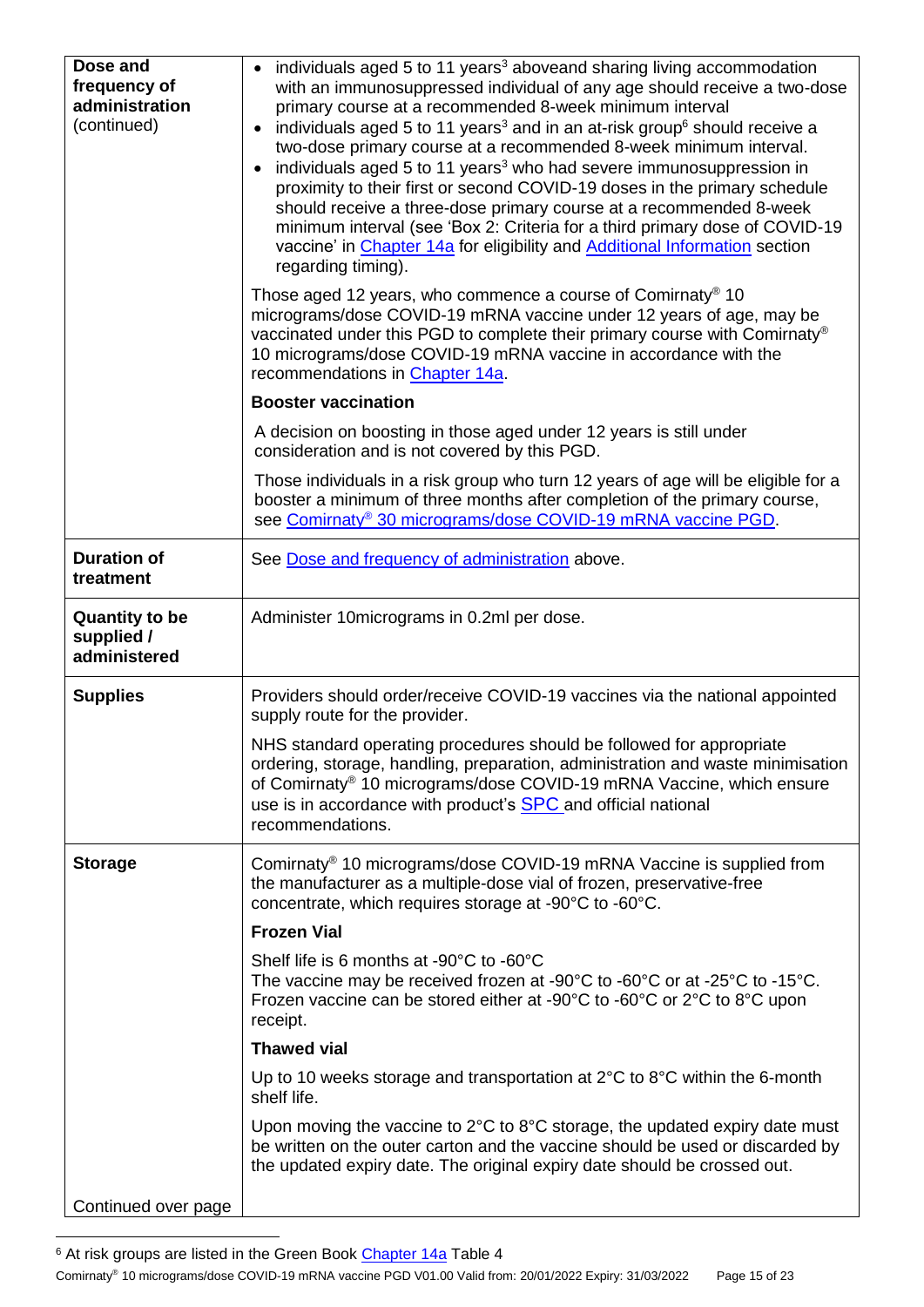| <b>Storage</b><br>(continued) | If the vaccine is received at 2°C to 8°C it should be stored at $2^{\circ}C$ to 8°C. The<br>expiry date on the outer carton should have been updated to reflect the<br>refrigerated expiry date and the original expiry date should have been crossed<br>out.                                                                                                                                                                                                                                                                                                                                                                                                                                                                                                                                                                                                                                                      |  |  |  |
|-------------------------------|--------------------------------------------------------------------------------------------------------------------------------------------------------------------------------------------------------------------------------------------------------------------------------------------------------------------------------------------------------------------------------------------------------------------------------------------------------------------------------------------------------------------------------------------------------------------------------------------------------------------------------------------------------------------------------------------------------------------------------------------------------------------------------------------------------------------------------------------------------------------------------------------------------------------|--|--|--|
|                               | Prior to use, the unopened vials can be stored for up to 12 hours at<br>temperatures between 8°C and 30°C.                                                                                                                                                                                                                                                                                                                                                                                                                                                                                                                                                                                                                                                                                                                                                                                                         |  |  |  |
|                               | Thawed vials can be handled in room light conditions.                                                                                                                                                                                                                                                                                                                                                                                                                                                                                                                                                                                                                                                                                                                                                                                                                                                              |  |  |  |
|                               | Once thawed the vaccine should not be re-frozen.                                                                                                                                                                                                                                                                                                                                                                                                                                                                                                                                                                                                                                                                                                                                                                                                                                                                   |  |  |  |
|                               | <b>Diluted product</b>                                                                                                                                                                                                                                                                                                                                                                                                                                                                                                                                                                                                                                                                                                                                                                                                                                                                                             |  |  |  |
|                               | Chemical and physical in-use stability, has been demonstrated for 12 hours at<br>2°C to 30°C after dilution in sodium chloride 9mg/ml (0.9%) solution for<br>injection. From a microbiological point of view, unless the method of dilution<br>precludes the risk of microbial contamination, the product should be used<br>immediately. If not used immediately, in-use storage times and conditions are<br>the responsibility of the user.                                                                                                                                                                                                                                                                                                                                                                                                                                                                       |  |  |  |
|                               | <b>Precautions for storage</b>                                                                                                                                                                                                                                                                                                                                                                                                                                                                                                                                                                                                                                                                                                                                                                                                                                                                                     |  |  |  |
|                               | Store in original packaging in order to protect from light.                                                                                                                                                                                                                                                                                                                                                                                                                                                                                                                                                                                                                                                                                                                                                                                                                                                        |  |  |  |
|                               | During storage, minimise exposure to room light, and avoid exposure to direct<br>sunlight and ultraviolet light.                                                                                                                                                                                                                                                                                                                                                                                                                                                                                                                                                                                                                                                                                                                                                                                                   |  |  |  |
|                               | Thawed vials can be handled in room light conditions.                                                                                                                                                                                                                                                                                                                                                                                                                                                                                                                                                                                                                                                                                                                                                                                                                                                              |  |  |  |
|                               | These details relate to storage requirements and available stability data at the<br>time of product authorisation. This may be subject to amendment as more data<br>becomes available. Refer to NHS standard operating procedures for the<br>service and the most up to date manufacturer's recommendations in the<br>product's <b>SPC</b> . The product's <b>SPC</b> also contains further information on stability<br>to guide healthcare professionals only in case of temporary temperature<br>excursion.                                                                                                                                                                                                                                                                                                                                                                                                      |  |  |  |
|                               | In the event of an inadvertent or unavoidable deviation of these conditions,<br>vaccine that has been stored outside the conditions stated above should be<br>quarantined and risk assessed for suitability of continued off-label use or<br>appropriate disposal. Refer to Vaccine Incident Guidance.                                                                                                                                                                                                                                                                                                                                                                                                                                                                                                                                                                                                             |  |  |  |
| <b>Disposal</b>               | Follow local clinical waste policy and NHS standard operating procedures and<br>ensure safe and secure waste disposal.                                                                                                                                                                                                                                                                                                                                                                                                                                                                                                                                                                                                                                                                                                                                                                                             |  |  |  |
|                               | Equipment used for vaccination, including used vials, ampoules, or discharged<br>vaccines in a syringe or applicator, should be disposed of safely and securely<br>according to local authority arrangements and guidance in the technical<br>memorandum 07-01: Safe management of healthcare waste (Department of<br>Health, 2013).                                                                                                                                                                                                                                                                                                                                                                                                                                                                                                                                                                               |  |  |  |
| <b>Drug interactions</b>      | Immunological response may be diminished in those receiving<br>immunosuppressive treatment, but it is important to still immunise this group.                                                                                                                                                                                                                                                                                                                                                                                                                                                                                                                                                                                                                                                                                                                                                                      |  |  |  |
| Continued over page           | Although no data for co-administration of COVID-19 vaccine with other<br>vaccines exists, in the absence of such data, first principles would suggest that<br>interference between inactivated vaccines with different antigenic content is<br>likely to be limited. Based on experience with other vaccines, any potential<br>interference is most likely to result in a slightly attenuated immune response to<br>one of the vaccines. There is no evidence of any safety concerns, although it<br>may make the attribution of any adverse events more difficult. Similar<br>considerations apply to co-administration of inactivated (or non-replicating)<br>COVID-19 vaccines with live vaccines such as MMR. In particular, live<br>vaccines which replicate in the mucosa, such as live attenuated influenza<br>vaccine (LAIV) are unlikely to be seriously affected by concomitant COVID-19<br>vaccination. |  |  |  |
|                               |                                                                                                                                                                                                                                                                                                                                                                                                                                                                                                                                                                                                                                                                                                                                                                                                                                                                                                                    |  |  |  |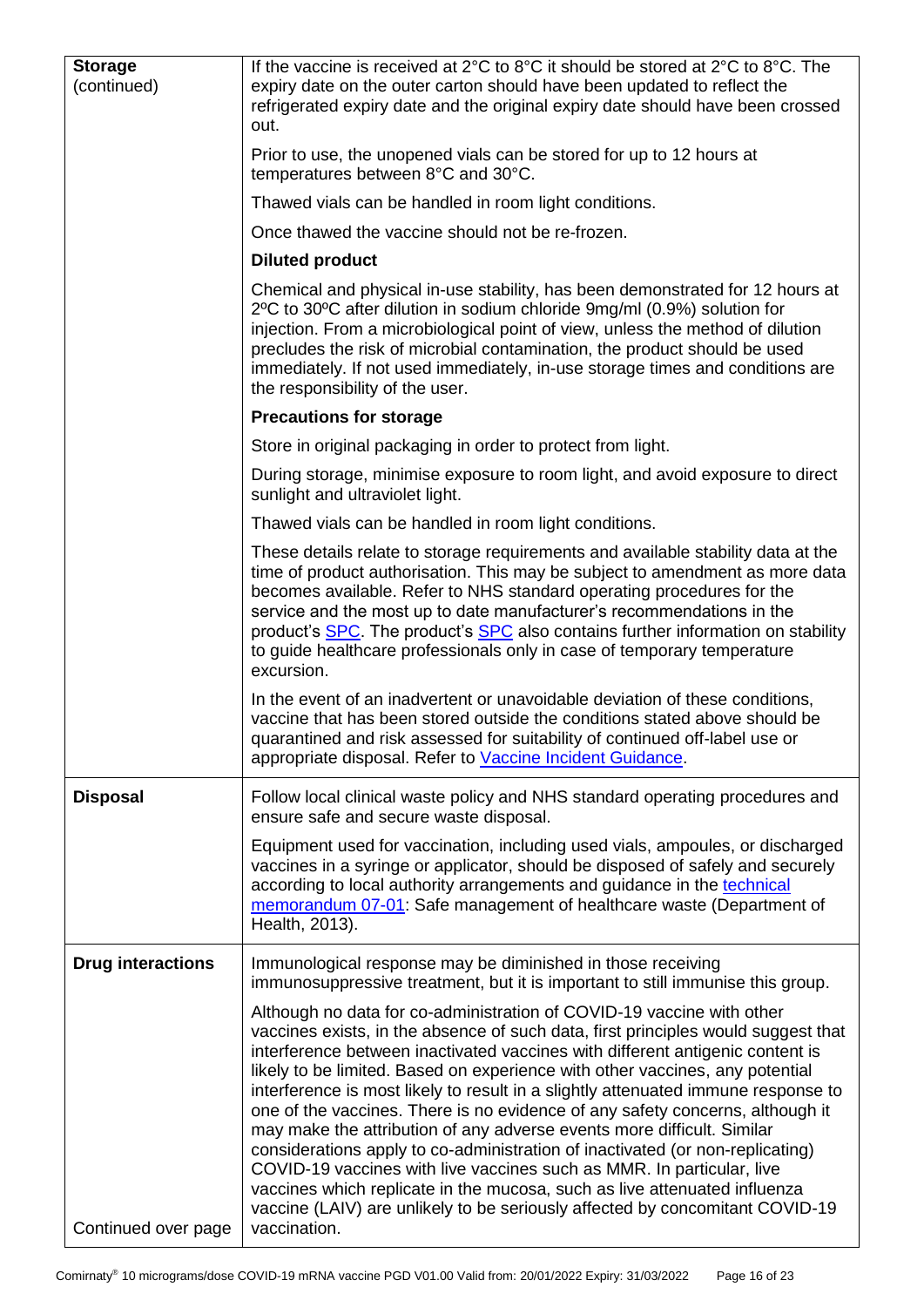| <b>Drug interactions</b><br>(continued)                          | For further information about co-administration with other vaccines see<br>Additional Information section.                                                                                                                                                                                                                                                                                                                                                                                                                                                                                                                                                                                                                                                                                                                                                                                                                         |
|------------------------------------------------------------------|------------------------------------------------------------------------------------------------------------------------------------------------------------------------------------------------------------------------------------------------------------------------------------------------------------------------------------------------------------------------------------------------------------------------------------------------------------------------------------------------------------------------------------------------------------------------------------------------------------------------------------------------------------------------------------------------------------------------------------------------------------------------------------------------------------------------------------------------------------------------------------------------------------------------------------|
| <b>Identification and</b><br>management of<br>adverse reactions  | The most frequent adverse reactions in children 5 to 11 years of age are<br>injection site pain, fatigue, headache, injection site redness and swelling,<br>myalgia and chills.                                                                                                                                                                                                                                                                                                                                                                                                                                                                                                                                                                                                                                                                                                                                                    |
|                                                                  | Very rare cases of myocarditis and pericarditis have been observed following<br>COVID-19 vaccination. These cases have primarily occurred within 14 days<br>following vaccination, more often after the second vaccination, and more often<br>in younger males. Available data suggest that the course of myocarditis and<br>pericarditis following vaccination is not different from myocarditis or pericarditis<br>in general. Healthcare professionals should be alert to the signs and symptoms<br>of myocarditis and pericarditis. Individuals/parents/carers should be instructed<br>to seek immediate medical attention if they develop symptoms indicative of<br>myocarditis or pericarditis such as (acute and persisting) chest pain, shortness<br>of breath, or palpitations following vaccination. Healthcare professionals should<br>consult <i>guidance</i> and/or specialists to diagnose and treat this condition. |
|                                                                  | Individuals/parents/carers should be provided with the advice within the leaflet<br>What to expect after your child's COVID-19 vaccination, which covers the<br>reporting of adverse reactions and their management, such as with analgesic<br>and/or antipyretic medication.                                                                                                                                                                                                                                                                                                                                                                                                                                                                                                                                                                                                                                                      |
|                                                                  | The individual/parent/carer should be advised that the COVID-19 vaccine may<br>cause a mild fever, which usually resolves within 48 hours. This is a common,<br>expected reaction and isolation is not required unless COVID-19 is suspected.                                                                                                                                                                                                                                                                                                                                                                                                                                                                                                                                                                                                                                                                                      |
|                                                                  | A detailed list of adverse reactions across all age groups is available in the<br>product's SPC.                                                                                                                                                                                                                                                                                                                                                                                                                                                                                                                                                                                                                                                                                                                                                                                                                                   |
| <b>Reporting</b><br>procedure of<br>adverse reactions            | Healthcare professionals and individuals/parents/carers should report<br>suspected adverse reactions to the MHRA using the Coronavirus Yellow Card<br>reporting scheme or search for MHRA Yellow Card in the Google Play or Apple<br>App Store.                                                                                                                                                                                                                                                                                                                                                                                                                                                                                                                                                                                                                                                                                    |
|                                                                  | As a new vaccine product, MHRA has a specific interest in the reporting of all<br>adverse drug reactions for this product.                                                                                                                                                                                                                                                                                                                                                                                                                                                                                                                                                                                                                                                                                                                                                                                                         |
|                                                                  | Any adverse reaction to a vaccine should also be documented in the<br>individual's record and the individual's GP should be informed.                                                                                                                                                                                                                                                                                                                                                                                                                                                                                                                                                                                                                                                                                                                                                                                              |
|                                                                  | The Green Book Chapter 14a and Chapter 8 provide further details regarding<br>the clinical features of reactions to be reported as 'anaphylaxis'. Allergic<br>reactions that do not include the clinical features of anaphylaxis should be<br>reported as 'allergic reaction'.                                                                                                                                                                                                                                                                                                                                                                                                                                                                                                                                                                                                                                                     |
| <b>Written information</b><br>to be given to<br>patient or carer | Ensure the individual/parent/carer has been provided appropriate written<br>information such as the:<br>• Patient Information Leaflet (PIL) for Comirnaty® 10 micrograms/dose<br>COVID-19 mRNA vaccine<br><b>. COVID-19 Vaccination Record Card</b><br>. What to expect after your child's COVID-19 vaccination<br>. A guide for parents of children aged 5 to 11 years of age at high risk<br>. Waiting after COVID-19 vaccination                                                                                                                                                                                                                                                                                                                                                                                                                                                                                                |
| Patient advice /<br>follow up treatment                          | There is a temporary suspension of the recommended observation and<br>monitoring for 15 minutes in individuals without a history of allergy (see off-<br>label use section).                                                                                                                                                                                                                                                                                                                                                                                                                                                                                                                                                                                                                                                                                                                                                       |
|                                                                  | Following COVID-19 vaccine administration, individuals without a history of<br>allergy should be:                                                                                                                                                                                                                                                                                                                                                                                                                                                                                                                                                                                                                                                                                                                                                                                                                                  |
| Continued over page                                              | observed for any immediate reactions whilst they are receiving any verbal<br>post vaccination information and exiting the centre                                                                                                                                                                                                                                                                                                                                                                                                                                                                                                                                                                                                                                                                                                                                                                                                   |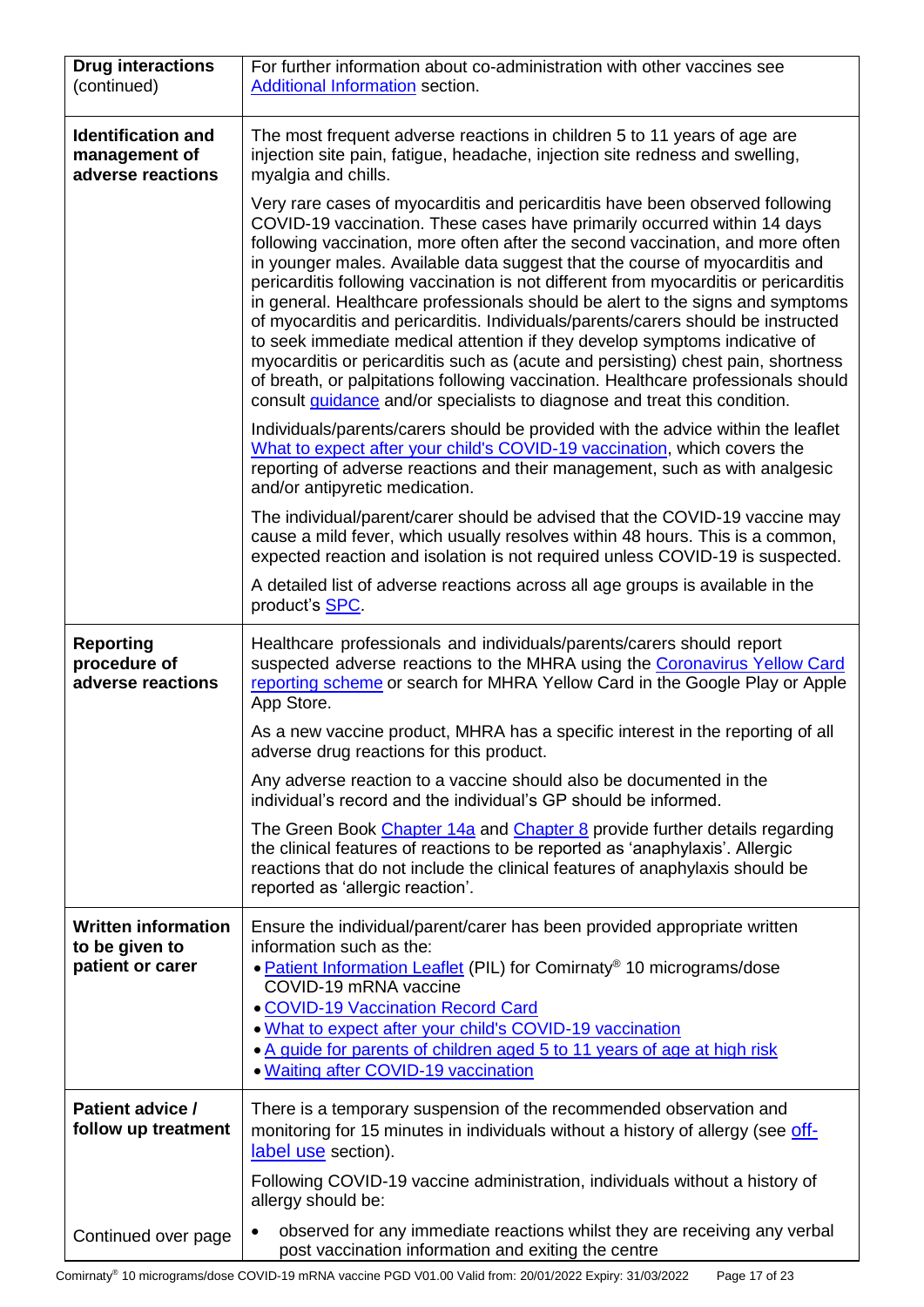<span id="page-17-0"></span>

| Patient advice /<br>follow up treatment<br>(continued)          | informed about the signs and symptoms of anaphylaxis and how to access<br>$\bullet$<br>immediate healthcare advice in the event of displaying any symptoms (see<br>leaflets What to expect after your child's COVID-19 vaccination and Waiting<br>after COVID-19 vaccination)                                                                                                                       |  |  |
|-----------------------------------------------------------------|-----------------------------------------------------------------------------------------------------------------------------------------------------------------------------------------------------------------------------------------------------------------------------------------------------------------------------------------------------------------------------------------------------|--|--|
|                                                                 | Individuals with a personal history of allergy should be managed in line with<br>Chapter 14a, Table 5 of the Green Book.                                                                                                                                                                                                                                                                            |  |  |
|                                                                 | Inform the individual/parent/carer of possible side effects and their<br>management.                                                                                                                                                                                                                                                                                                                |  |  |
|                                                                 | The individual/parent/carer should be advised to seek appropriate advice from<br>a healthcare professional in the event of an adverse reaction. In some settings,<br>for example domiciliary vaccination, this may require a responsible adult to be<br>present for at least 15 minutes after vaccination.                                                                                          |  |  |
|                                                                 | The individual/parent/carer should be advised to seek immediate medical<br>attention should the vaccinated child experience new onset of chest pain,<br>shortness of breath, palpitations or arrhythmias.                                                                                                                                                                                           |  |  |
|                                                                 | Advise the individual/parent/carer that they can report side effects directly via<br>the national reporting system run by the MHRA known as the Coronavirus<br>Yellow Card reporting scheme or search for MHRA Yellow Card in the Google<br>Play or Apple App Store. By reporting side effects, they can help provide more<br>information on the safety of medicines.                               |  |  |
|                                                                 | As with all vaccines, immunisation may not result in protection in all individuals.<br>The individual/parent/carer should be advised that immunosuppressed<br>individuals may not make a full immune response to the vaccine. Nationally<br>recommended protective measures should still be followed.                                                                                               |  |  |
|                                                                 | When applicable, advise the individual/parent/carer when to return for<br>vaccination or when a subsequent vaccine dose is due.                                                                                                                                                                                                                                                                     |  |  |
| <b>Special</b><br>considerations /<br>additional<br>information | Ensure there is immediate access to an anaphylaxis pack including adrenaline<br>(epinephrine) 1 in 1,000 injection and easy access to a telephone at the time of<br>vaccination.                                                                                                                                                                                                                    |  |  |
|                                                                 | Minor illnesses without fever or systemic upset are not valid reasons to<br>postpone vaccination. If an individual is acutely unwell, vaccination should be<br>postponed until they have fully recovered. This is to avoid confusing the<br>differential diagnosis of any acute illness (including COVID-19) by wrongly<br>attributing any signs or symptoms to the adverse effects of the vaccine. |  |  |
|                                                                 | Ideally consent of someone with parental responsibility should be sought,<br>children can self-consent only if assessed as Gillick competent (see Chapter 2)<br>of the Green Book).                                                                                                                                                                                                                 |  |  |
|                                                                 | Previous incomplete vaccination                                                                                                                                                                                                                                                                                                                                                                     |  |  |
|                                                                 | If the course is interrupted or delayed, it should be resumed using the same<br>vaccine but the earlier doses should not be repeated.                                                                                                                                                                                                                                                               |  |  |
|                                                                 | Those aged 12 years, who commence a course when under 12 years of age of<br>Comirnaty <sup>®</sup> 10micrograms/dose COVID-19 mRNA vaccine, may be vaccinated<br>under this PGD to complete their primary course with Comirnaty <sup>®</sup><br>10 micrograms/dose COVID-19 mRNA vaccine in accordance with the<br>recommendations in Chapter 14a                                                   |  |  |
|                                                                 | Individuals who have received a fractional 10 microgram dose of the<br>Comirnaty <sup>®</sup> 30micrograms/dose COVID-19 mRNA vaccine, on a patient<br>specific basis, may complete the course with Comirnaty® 10micrograms/dose<br>COVID-19 mRNA vaccine.                                                                                                                                          |  |  |
|                                                                 | Individuals with a history of capillary leak syndrome should be carefully<br>counselled about the risks and benefits of vaccination.                                                                                                                                                                                                                                                                |  |  |
| Continued over page                                             | Children who have been vaccinated abroad are likely to have received an<br>mRNA vaccine based on the spike protein, or an inactivated whole viral                                                                                                                                                                                                                                                   |  |  |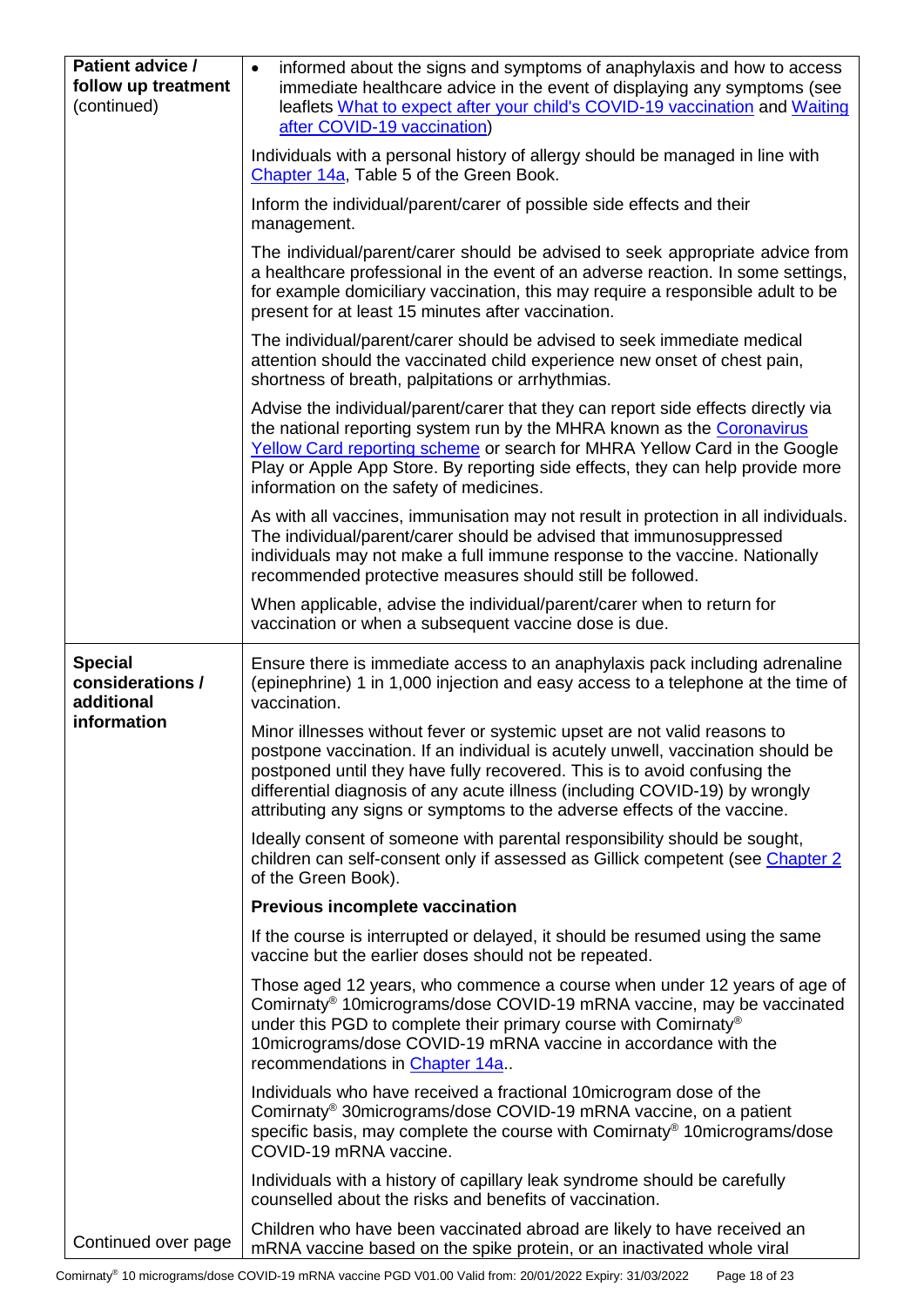<span id="page-18-1"></span><span id="page-18-0"></span>

| <b>Special</b><br>considerations / | vaccine. If this is the case, Comirnaty® 10micrograms/dose COVID-19 mRNA<br>vaccine may be used to complete a primary course.                                                                                                                                                                                                                                                                                                                                                                                                                                                                                                                                                                                                                                                                                                                                                                                                                          |  |  |  |  |
|------------------------------------|--------------------------------------------------------------------------------------------------------------------------------------------------------------------------------------------------------------------------------------------------------------------------------------------------------------------------------------------------------------------------------------------------------------------------------------------------------------------------------------------------------------------------------------------------------------------------------------------------------------------------------------------------------------------------------------------------------------------------------------------------------------------------------------------------------------------------------------------------------------------------------------------------------------------------------------------------------|--|--|--|--|
| additional<br>information          | Co-administration with other vaccines                                                                                                                                                                                                                                                                                                                                                                                                                                                                                                                                                                                                                                                                                                                                                                                                                                                                                                                  |  |  |  |  |
| (continued)                        | Where individuals in an eligible cohort present having recently received one or<br>more inactivated or live vaccines, COVID-19 vaccination should still be given.<br>The same applies for most other live and inactivated vaccines where COVID-<br>19 vaccination has been received first or where an individual presents requiring<br>two or more vaccines. It is generally better for vaccination to proceed and it<br>may be provided under this PGD, to avoid any further delay in protection and to<br>avoid the risk of the individual not returning for a later appointment. This<br>includes but is not limited to vaccines commonly administered around the same<br>time or in the same settings (including influenza and pneumococcal<br>polysaccharide vaccine in those aged over 65 years, pertussis-containing<br>vaccines and influenza vaccines in pregnancy, and LAIV, HPV, MenACWY and<br>Td-IPV vaccines in the schools programmes). |  |  |  |  |
|                                    | A UK study of co-administration of AstraZeneca and Pfizer BioNTech COVID-<br>19 vaccines with inactivated influenza vaccines confirmed acceptable<br>immunogenicity and reactogenicity. Where co-administration does occur, the<br>individual/parent/carer should be informed about the likely timing of potential<br>adverse events relating to each vaccine. If the vaccines are not given together,<br>they can be administered at any interval, although separating the vaccines by a<br>day or two will avoid confusion over systemic side effects.                                                                                                                                                                                                                                                                                                                                                                                               |  |  |  |  |
|                                    | Non-responders / immunosuppressed                                                                                                                                                                                                                                                                                                                                                                                                                                                                                                                                                                                                                                                                                                                                                                                                                                                                                                                      |  |  |  |  |
|                                    | Immunological response may be lower in immunocompromised individuals, but<br>they should still be vaccinated.                                                                                                                                                                                                                                                                                                                                                                                                                                                                                                                                                                                                                                                                                                                                                                                                                                          |  |  |  |  |
|                                    | JCVI advises that a third primary vaccine dose be offered to individuals who<br>had severe immunosuppression in proximity to their first or second COVID-19<br>doses in the primary schedule (see 'Box 2: Criteria for a third primary dose of<br>COVID-19 vaccine' in Chapter 14a). Most individuals whose<br>immunosuppression commenced at least two weeks after the second dose of<br>vaccination do not require an additional primary vaccination at this stage.                                                                                                                                                                                                                                                                                                                                                                                                                                                                                  |  |  |  |  |
|                                    | Third primary doses should be given ideally at least 8 weeks after the second<br>dose, with special attention paid to current or planned immunosuppressive<br>therapies. Where possible the third dose should be delayed until two weeks<br>after the period of immunosuppression, in addition to the time period for<br>clearance of the therapeutic agent. If not possible, consideration should be<br>given to vaccination during a treatment 'holiday' or when the degree of<br>immunosuppression is at a minimum.                                                                                                                                                                                                                                                                                                                                                                                                                                 |  |  |  |  |
|                                    | Individuals who have received a bone marrow transplant after vaccination<br>should be considered for a re-immunisation programme for all routine<br>vaccinations and for COVID-19 (see <i>Chapter 7</i> of the Green Book). This is not<br>covered by this PGD/Protocol and should be provided on a patient specific<br>basis.                                                                                                                                                                                                                                                                                                                                                                                                                                                                                                                                                                                                                         |  |  |  |  |
| <b>Records</b>                     | Record:<br>that valid informed consent was given<br>name of individual, address, date of birth and GP with whom the individual<br>is registered (or record where an individual is not registered with a GP)<br>name of immuniser<br>name and brand of vaccine<br>date of administration<br>dose, form and route of administration of vaccine<br>quantity administered<br>batch number and expiry date<br>anatomical site of vaccination<br>advice given, including advice given if excluded or declines vaccination                                                                                                                                                                                                                                                                                                                                                                                                                                    |  |  |  |  |
| Continued over page                |                                                                                                                                                                                                                                                                                                                                                                                                                                                                                                                                                                                                                                                                                                                                                                                                                                                                                                                                                        |  |  |  |  |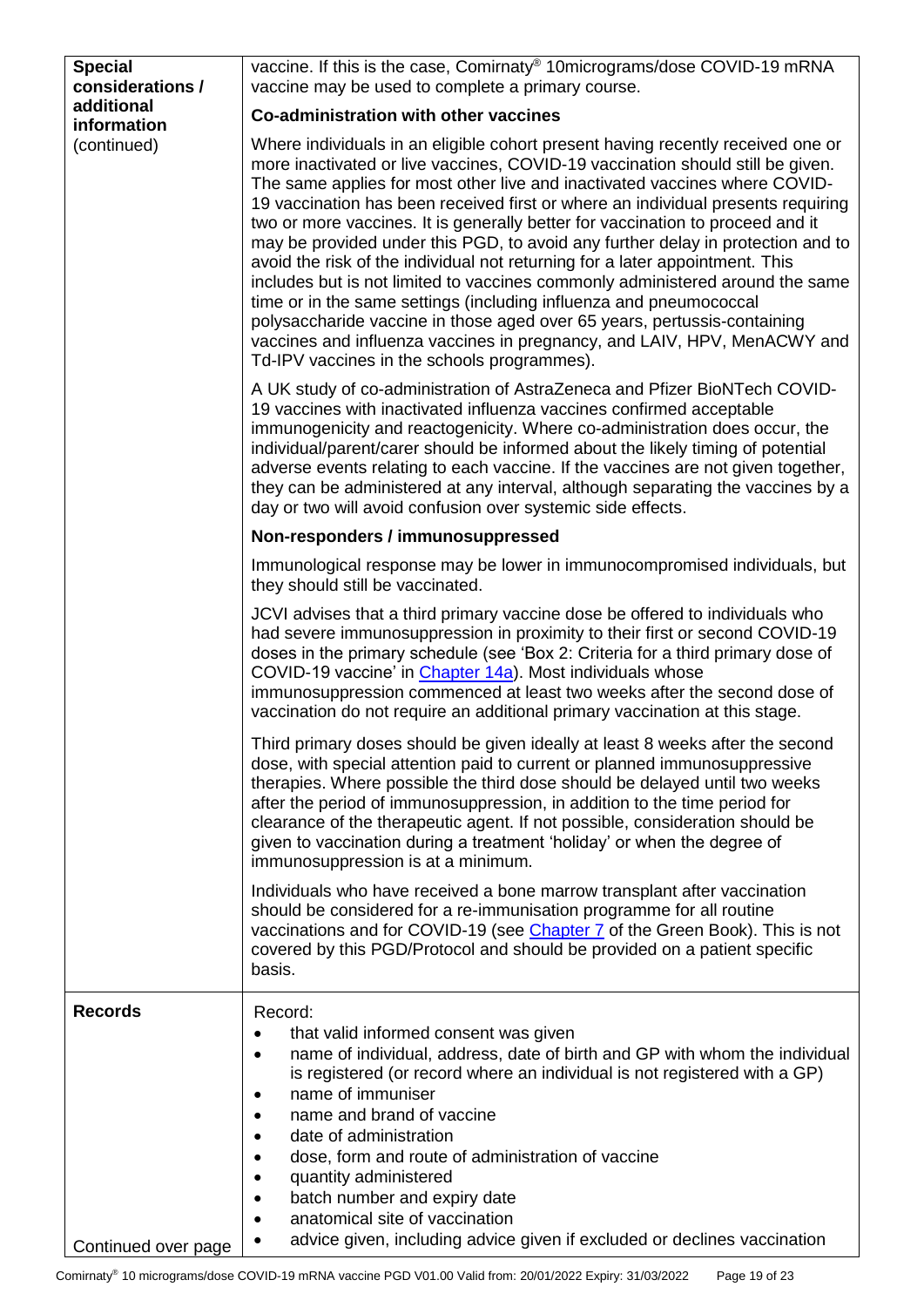| <b>Records</b><br>(continued) | details of any adverse drug reactions and actions taken<br>supplied via PGD                                                                                                                                                                                                                                                        |  |  |
|-------------------------------|------------------------------------------------------------------------------------------------------------------------------------------------------------------------------------------------------------------------------------------------------------------------------------------------------------------------------------|--|--|
|                               | All records should be clear, legible and contemporaneous.                                                                                                                                                                                                                                                                          |  |  |
|                               | As a variety of COVID-19 vaccines are available, it is especially important that<br>the exact brand of vaccine, batch number and site at which each vaccine is<br>given is accurately recorded in the individual's records.                                                                                                        |  |  |
|                               | It is important that vaccinations are recorded in a timely manner on appropriate<br>health care records for the individual. Systems should be in place to ensure<br>this information is returned to the individual's general practice record in a timely<br>manner to allow clinical follow up and to avoid duplicate vaccination. |  |  |
|                               | A record of all individuals receiving treatment under this PGD should also be<br>kept for audit purposes.                                                                                                                                                                                                                          |  |  |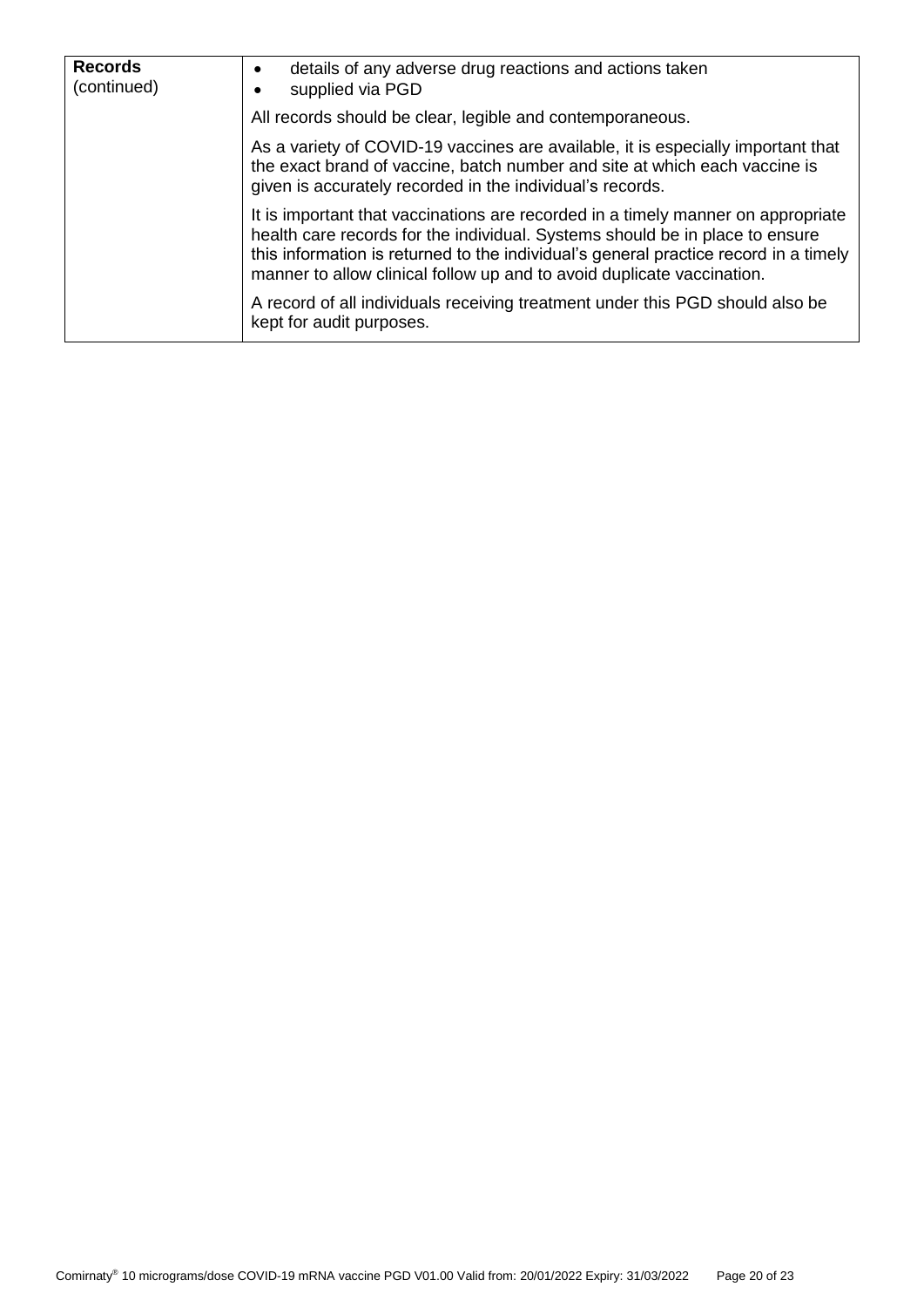# **6. Key references**

<span id="page-20-0"></span>

| <b>Key references</b> | Comirnaty® 10 micrograms/dose COVID-19 mRNA vaccine                                                                                                                                                                                                         |
|-----------------------|-------------------------------------------------------------------------------------------------------------------------------------------------------------------------------------------------------------------------------------------------------------|
|                       | Immunisation Against Infectious Disease: The Green Book, Chapter 14a.<br>$\bullet$<br>Updated 12 January 2022.<br>https://www.gov.uk/government/collections/immunisation-against-infectious-<br>disease-the-green-book                                      |
|                       | Summary of Product Characteristics and Patient Information Leaflet for<br>Comirnaty® 10 micrograms/dose COVID-19 mRNA vaccine. 4 January 2022<br>https://www.medicines.org.uk/emc/product/13134/smpc                                                        |
|                       | • COVID-19 vaccination programme. Updated 10 January 2022.<br>https://www.gov.uk/government/collections/covid-19-vaccination-programme                                                                                                                      |
|                       | Training recommendations for COVID-19 vaccinators. Updated 4 October 2021.<br>$\bullet$<br>https://www.gov.uk/government/publications/covid-19-vaccinator-training-<br>recommendations/training-recommendations-for-covid-19-vaccinators                    |
|                       | National COVID-19 vaccination e-learning programme<br>$\bullet$<br>https://www.e-lfh.org.uk/programmes/covid-19-vaccination/                                                                                                                                |
|                       | COVID-19 vaccinator competency assessment tool. Updated 16 March 2021<br>$\bullet$<br>https://www.gov.uk/government/publications/covid-19-vaccinator-competency-<br>assessment-tool                                                                         |
|                       | COVID-19: vaccination programme guidance for healthcare practitioners.<br>٠<br>Updated 6 August 2021.<br>https://www.gov.uk/government/publications/covid-19-vaccination-programme-                                                                         |
|                       | guidance-for-healthcare-practitioners                                                                                                                                                                                                                       |
|                       | <b>General</b>                                                                                                                                                                                                                                              |
|                       | Health Technical Memorandum 07-01: Safe Management of Healthcare Waste.<br>Department of Health 20 March 2013                                                                                                                                               |
|                       | https://www.england.nhs.uk/publication/management-and-disposal-of-healthcare-<br>waste-htm-07-01/                                                                                                                                                           |
|                       | NICE Medicines Practice Guideline 2 (MPG2): Patient Group Directions.<br>$\bullet$<br>Published March 2017. https://www.nice.org.uk/guidance/mpg2                                                                                                           |
|                       | NICE MPG2 Patient group directions: competency framework for health<br>$\bullet$<br>professionals using patient group directions. Updated March 2017.<br>https://www.nice.org.uk/guidance/mpg2/resources                                                    |
|                       | Patient Group Directions: who can use them. Medicines and Healthcare products<br>$\bullet$<br>Regulatory Agency. 4 December 2017.<br>https://www.gov.uk/government/publications/patient-group-directions-<br>pgds/patient-group-directions-who-can-use-them |
|                       | UK Statutory Instrument 2012 No. 1916, The Human Medicines Regulations<br>$\bullet$<br>2012 https://www.legislation.gov.uk/uksi/2012/1916/contents                                                                                                          |
|                       | UK Statutory Instrument 2020 No. 1125, The Human Medicines (Coronavirus and<br>٠<br>Influenza) (Amendment) Regulations 2020<br>https://www.legislation.gov.uk/uksi/2020/1125/contents/made                                                                  |
|                       | UK Statutory Instrument 2020 No. 1594, The Human Medicines (Coronavirus and<br>$\bullet$<br>Influenza) (Amendment) Regulations 2020<br>https://www.legislation.gov.uk/uksi/2020/1594/regulation/4/made                                                      |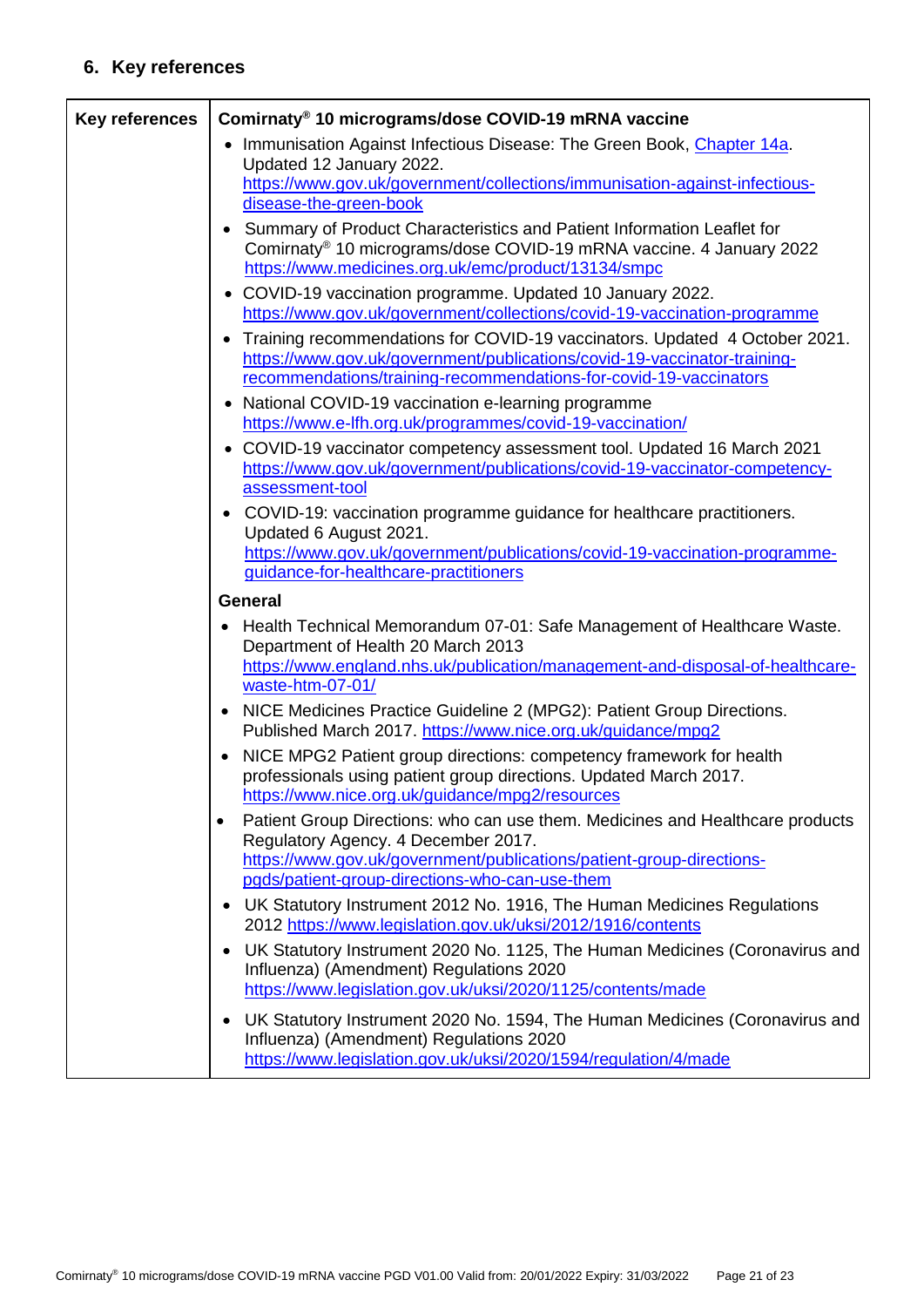### **7. Practitioner authorisation sheet**

### **Comirnaty® 10 micrograms/dose COVID-19 mRNA vaccine PGD v01.00 Valid from: 20/01/2022 Expiry: 31/03/2022**

By signing this Patient Group Direction (PGD) you are indicating that you agree to its contents and that you will work within it.

PGDs do not remove inherent professional obligations or accountability.

It is the responsibility of each professional to practise only within the bounds of their own competence and professional code of conduct.

I confirm that I have read and understood the content of this PGD and that I am willing and competent to work to it within my professional code of conduct.

| Name | Designation | Signature | Date |
|------|-------------|-----------|------|
|      |             |           |      |
|      |             |           |      |
|      |             |           |      |
|      |             |           |      |
|      |             |           |      |
|      |             |           |      |
|      |             |           |      |
|      |             |           |      |
|      |             |           |      |
|      |             |           |      |

#### **Authorising manager**

| I confirm that the registered healthcare professionals named above have declared themselves<br>suitably trained and competent to work under this PGD. I give authorisation on behalf of |             |           |      |
|-----------------------------------------------------------------------------------------------------------------------------------------------------------------------------------------|-------------|-----------|------|
| insert name of organisation<br>for the above<br>named healthcare professionals who have signed the PGD to work under it.                                                                |             |           |      |
| Name                                                                                                                                                                                    | Designation | Signature | Date |
|                                                                                                                                                                                         |             |           |      |

### **Note to authorising manager**

Score through unused rows in the list of practitioners to prevent practitioner additions post managerial authorisation.

This authorisation sheet should be retained to serve as a record of those practitioners authorised to work under this PGD.